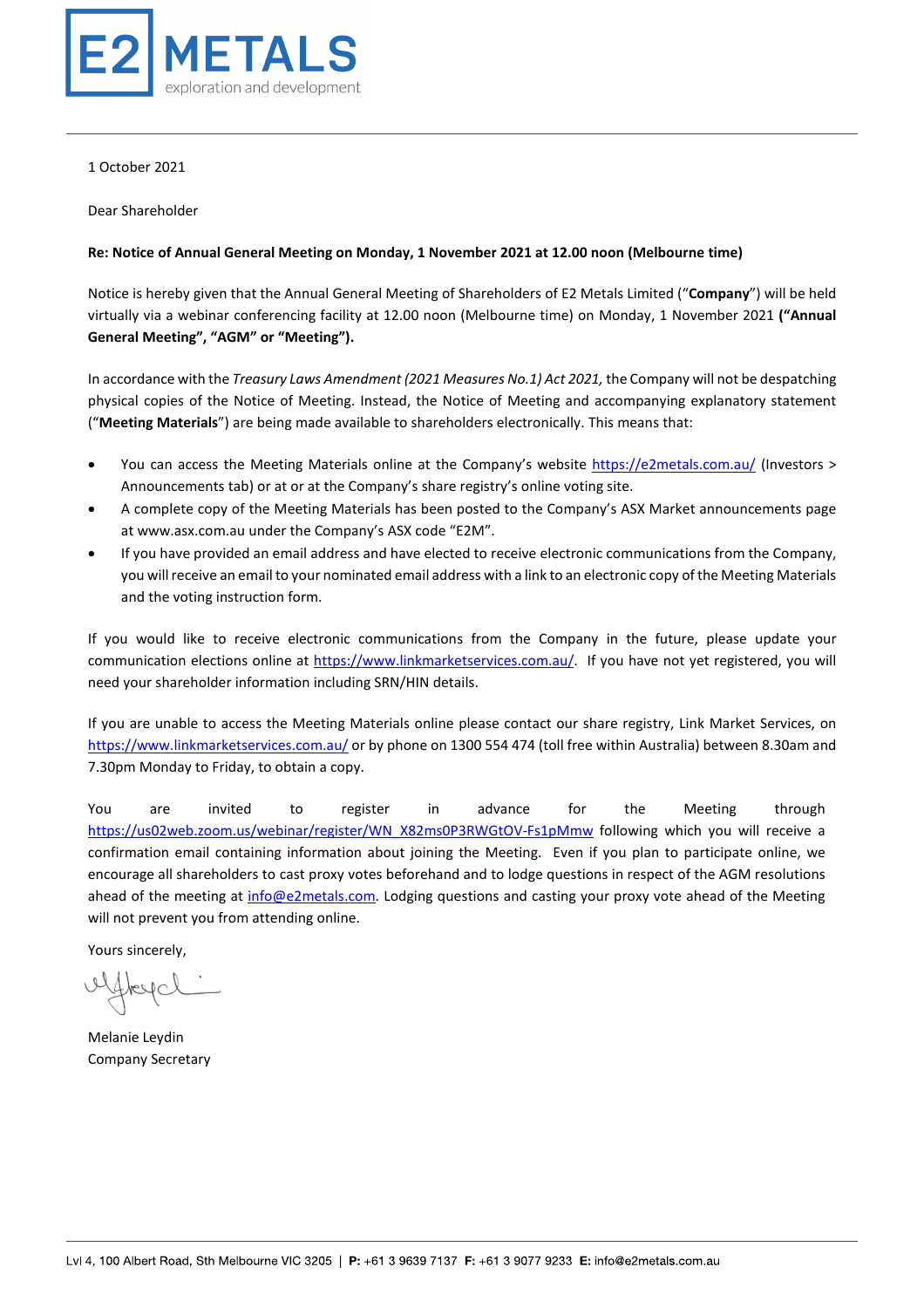

**E2 METALS LIMITED ACN 116 865 546**

## **Notice of Annual General Meeting Explanatory Statement and Proxy Form**

Date of Meeting: **Monday, 1 November 2021**

Time of Meeting: **12.00pm (AEDT)** 

*Due to the ongoing COVID-19 pandemic, the meeting will be held via video-conferencing facility. If you are a shareholder who wishes to attend and participate in the virtual meeting, please register in advance as per the instructions outlined in this Notice of Meeting. Shareholders are strongly encouraged to lodge their completed proxy forms in accordance with the instructions in this Notice of Meeting.*

*Following recent modifications brought to the Corporations Act 2001, no hard copy of the Notice of Annual General Meeting and Explanatory Statement will be circulated. The Notice of Meeting has been given to those entitled to receive by use of one or more technologies. The Notice of Meeting is also available on the Australian Stock Exchange Announcement platform and on the Company's website [\(https://e2metals.com.au/announcements/\)](https://e2metals.com.au/announcements/)*.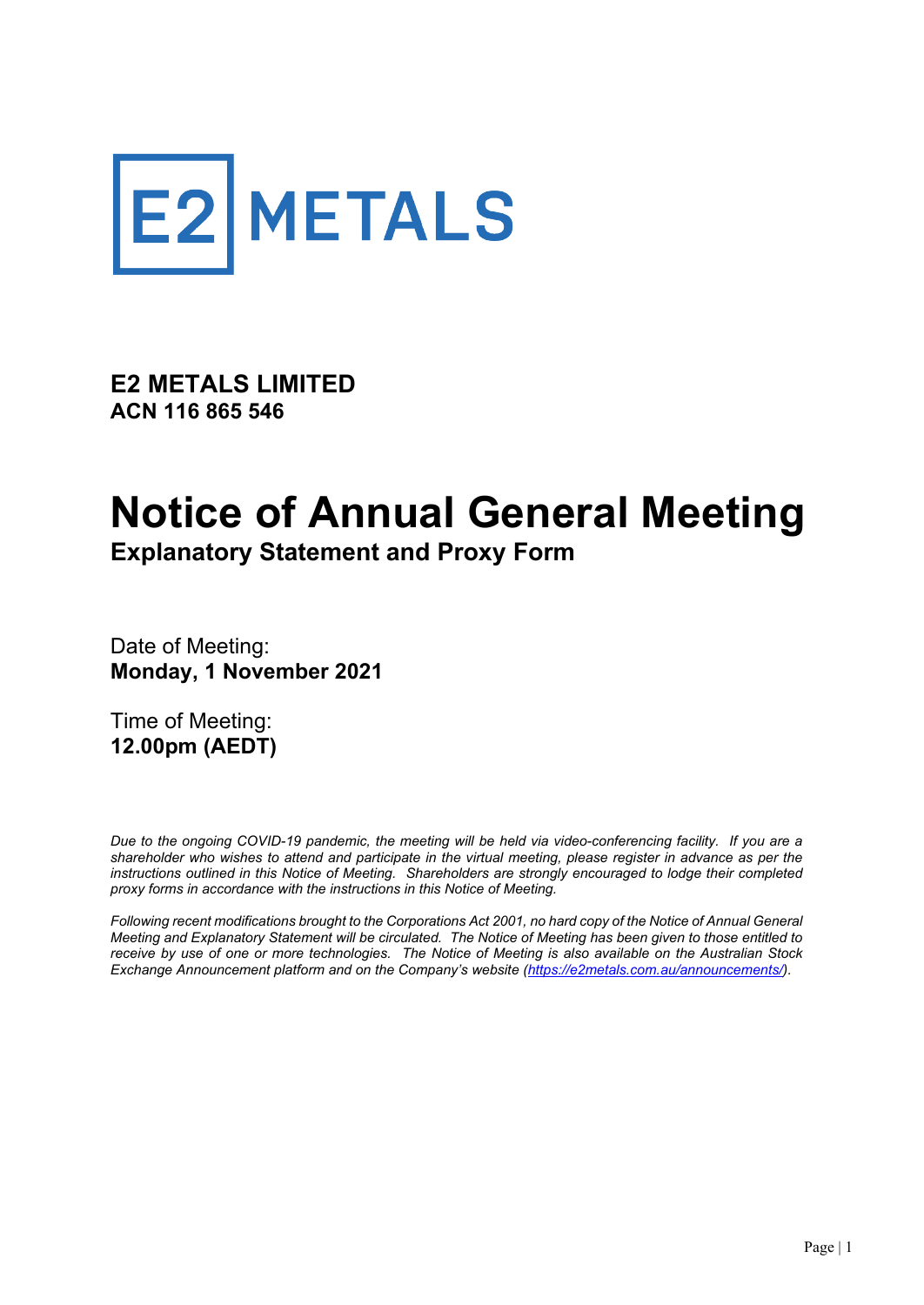## **NOTICE OF ANNUAL GENERAL MEETING**

Notice is given that the Annual General Meeting (**AGM** or **Meeting**) of shareholders of E2 Metals Limited (**the Company**) will be held by video-conferencing facility on Monday, 1 November 2021 at 12.00pm (AEDT).

The health and safety of members and personnel, and other stakeholders, is the highest priority and the Company is acutely aware of the current circumstances resulting from COVID-19. While the COVID-19 situation remains volatile and uncertain, based on the best information available to the Board at the time of the Notice, the Company intends to conduct a poll on the resolutions in the Notice using the proxies filed prior to the Meeting.

Shareholders are encouraged to submit their proxies as early as possible and in any event prior to the cut-off for proxy voting as set out in the Notice. To lodge your proxy, please follow the directions on your personalised proxy form.

Shareholders attending the AGM virtually will be able to ask questions and the Company has made provision for Shareholders who register their attendance before the start of the meeting to also cast their votes on the proposed resolutions. The virtual meeting can be attended using the following details:

When:

Monday, 1 November 2021 at 12.00pm (AEDT)

Topic: E2M Annual General Meeting

Register in advance for the virtual meeting: [https://us02web.zoom.us/webinar/register/WN\\_X82ms0P3RWGtOV-Fs1pMmw](https://us02web.zoom.us/webinar/register/WN_X82ms0P3RWGtOV-Fs1pMmw)

After registering, you will receive a confirmation email containing information about joining the meeting. The Company strongly recommends its shareholders to lodge a directed proxy as soon as possible in advance of the meeting even if they are planning to attend the meeting online.

The Company is happy to accept and answer questions submitted prior to the meeting by email to [info@e2metails.com.au.](mailto:info@e2metails.com.au) The Company will address relevant questions during the meeting or by written response after the Meeting (subject to the discretion of the Company not to respond to unreasonable and/or offensive questions). If the situation in relation to COVID-19 were to change in a way that affected the position above, the Company will provide a further update ahead of the Meeting by releasing an announcement to ASX.

Any shareholders who wish to attend the AGM online should therefore monitor the Company's website and its ASX announcements for any updates about the AGM. If it becomes necessary or appropriate to make alternative arrangements for the holding or conducting of the meeting, the Company will make further information available through the ASX website at asx.com.au (ASX: E2M) and on its website at [https://e2metals.com.au/.](https://e2metals.com.au/)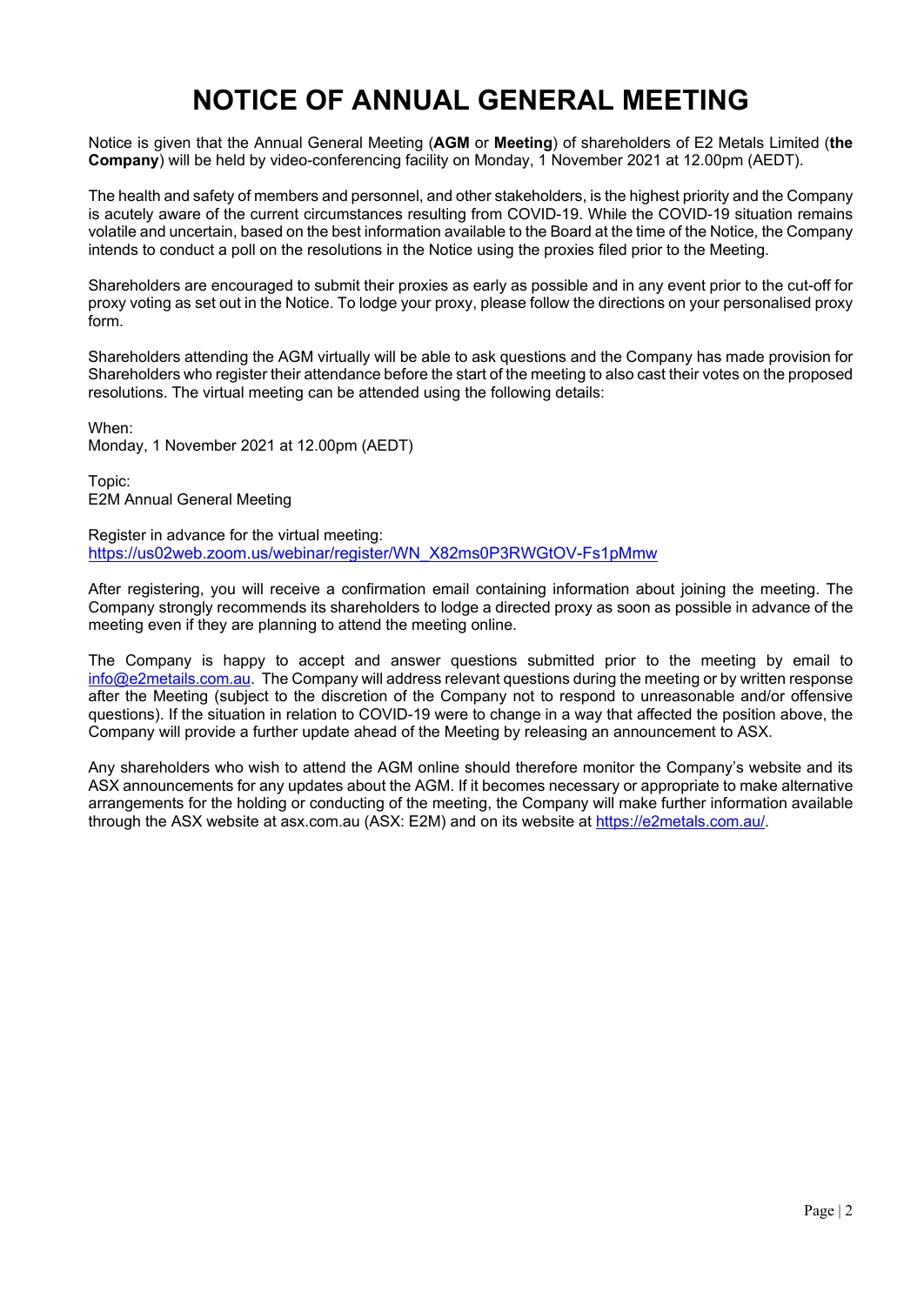## **E2 METALS LIMITED**

**ACN 116 865 546**

**Registered office: Level 4, 100 Albert Road, South Melbourne VIC 3205**

## **AGENDA**

The Explanatory Statement and Proxy Form which accompany and form part of this Notice, includes defined terms and describe in more detail the matters to be considered. Please consider this Notice, the Explanatory Statement, and the Proxy Form in their entirety.

#### **ORDINARY BUSINESS**

#### **Receipt and Consideration of Accounts & Reports**

To receive and consider the financial report of the Company and the related reports of the Directors and auditors for the year ended 30 June 2021

*There is no requirement for Shareholders to approve these reports. Accordingly, no resolution will be put to Shareholders on this item of business.*

#### **Resolution 1: Adoption of Remuneration Report**

To consider and, if thought fit, to pass the following resolution as an **ordinary resolution**:

*"That for the purpose of section 250R(2) of the Corporations Act 2001 and for all other purposes, the Remuneration Report (included in the Directors' report) for the financial year ended 30 June 2021 be adopted."*

#### **Resolution 2: Election of Mr Bradley Evans as a Director of the Company**

To consider and, if thought fit, pass the following resolution as an **ordinary resolution**:

*"That, for the purposes of Section 201H(3) of the Corporations Act 2001 (Cth), and for all other purposes, Mr Bradley Evans, having been appointed to the Board of Directors on 22 April 2021 and retiring at this meeting in accordance with the Constitution of the Company, being eligible for election, be elected as a Director of the Company."*

#### **Resolution 3: Election of Mr Peter Mullens as a Director of the Company**

To consider and, if thought fit, pass the following resolution as an **ordinary resolution**:

*"That, for the purposes of Section 201H(3) of the Corporations Act 2001 (Cth), and for all other purposes, Mr Peter Mullens, having been appointed to the Board of Directors on 13 July 2021 and retiring at this meeting in accordance with the Constitution of the Company, being eligible for election, be elected as a Director of the Company."*

#### **Resolution 4: Re-election of Ms Melanie Leydin as a Director of the Company**

To consider and, if thought fit, pass the following resolution as an **ordinary resolution**:

*"That Ms Melanie Leydin, who retires by rotation in accordance with Rule 8.1(f)(2) of the Constitution, and who offers herself for re-election, be re-elected as a Director of the Company."*

#### **Resolution 5: Ratification of Prior Issue of Placement Shares**

To consider and, if thought fit, pass the following resolution as an **ordinary resolution**:

*"That, for the purpose of Listing Rule 7.4 and for all other purposes, shareholders approve the issue of 17,808,220 fully paid ordinary shares on 26 November 2020 to institutional and sophisticated investors, at an issue price of \$\$0.73 (73 cents) per share, as described in the Explanatory Statement which accompanies and forms part of this Notice."*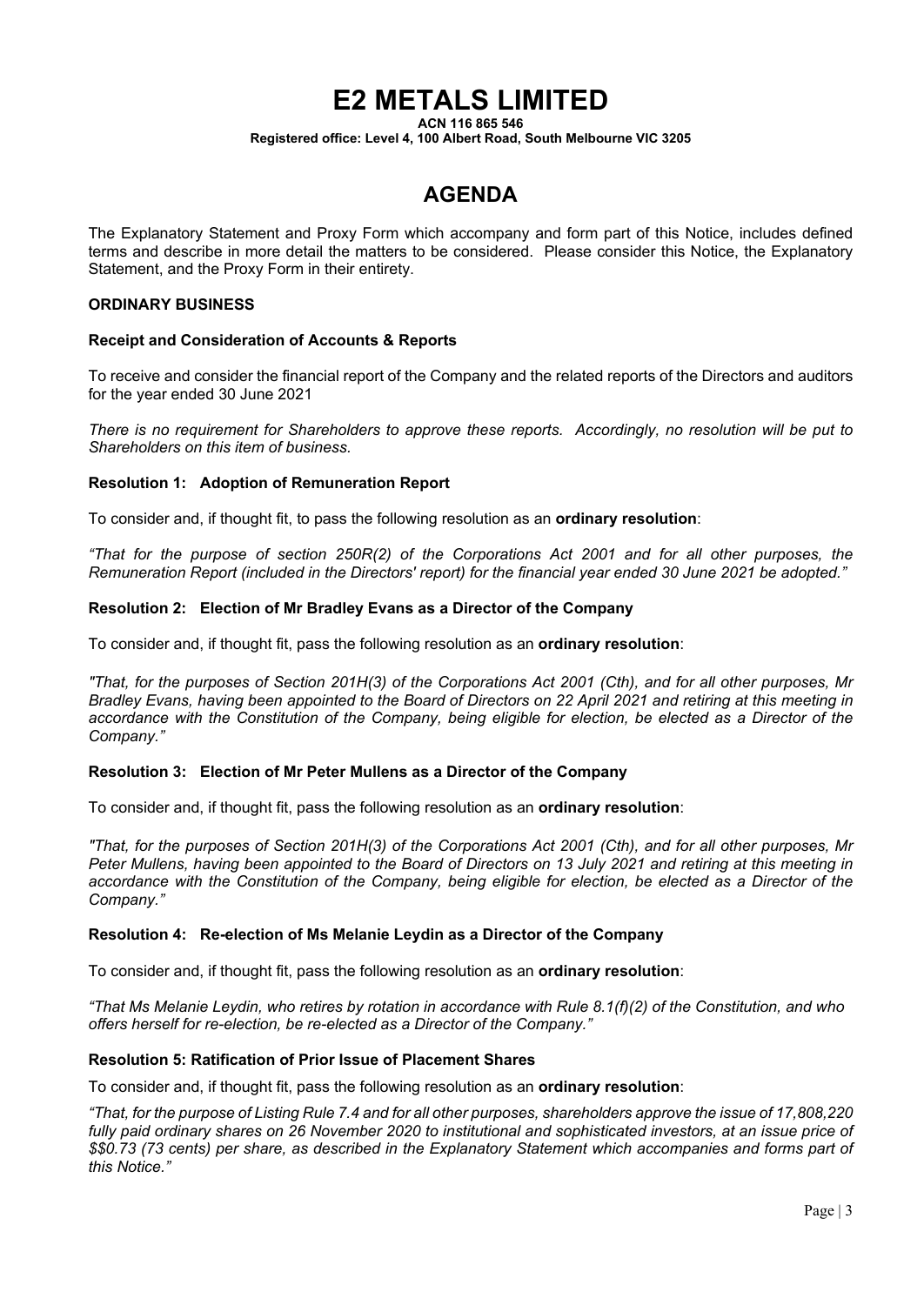#### **Resolution 6: Ratification of Prior Issue of Shares for the acquisition of interests in El Rosillo project**

To consider and, if thought fit, pass the following resolution as an **ordinary resolution**:

*"That, for the purpose of Listing Rule 7.4 and for all other purposes, shareholders approve the issue of 312,807 fully paid ordinary shares on 10 August 2021 and 31 August 2021 to the vendor of the mineral title that makes up the El Rosillo project, at a deemed issue price of \$0.3259 (32.59 cents) per share, as described in the Explanatory Statement which accompanies and forms part of this Notice."*

#### **Resolution 7: Approval of Grant of Options to Mr Todd Williams (or his nominee)**

To consider and, if thought fit, pass the following resolution as an **ordinary resolution**:

*"That, pursuant to and in accordance with ASX Listing Rule 10.14, and for all other purposes, approval be given for an issue under the Company's Employee Incentive Plan of a total of 1,000,000 unlisted options to Mr Todd Williams (Managing Director of the Company), or his nominee, expiring three (3) years after issue, and having the exercise price, vesting date and other terms and conditions set out or described in the Explanatory Statement which accompanies and forms part of the Notice of the Meeting."*

#### **Resolution 8: Approval of Grant of Options to Mr Bradley Evans (or his nominee)**

To consider and, if thought fit, pass the following resolution as an **ordinary resolution**:

*"That, pursuant to and in accordance with ASX Listing Rule 10.14, and for all other purposes, approval be given for an issue under the Company's Employee Incentive Plan of a total of 500,000 unlisted options to Mr Bradley Evans (Non-Executive Chair of the Company), or his nominee, expiring three (3) years after issue, and having the exercise price, vesting date and other terms and conditions set out or described in the Explanatory Statement which accompanies and forms part of the Notice of the Meeting."*

#### **Resolution 9: Approval of Grant of Options to Mr Peter Mullens (or his nominee)**

To consider and, if thought fit, pass the following resolution as an **ordinary resolution**:

*"That, pursuant to and in accordance with ASX Listing Rule 10.14, and for all other purposes, approval be given for an issue under the Company's Employee Incentive Plan of a total of 500,000 unlisted options to Mr Peter Mullens (Non-Executive Director of the Company), or his nominee, expiring three (3) years after issue, and having the exercise price, vesting date and other terms and conditions set out or described in the Explanatory Statement which accompanies and forms part of the Notice of the Meeting."*

#### **Resolution 10: Approval of Grant of Options to Ms Melanie Leydin (or her nominee)**

To consider and, if thought fit, pass the following resolution as an **ordinary resolution**:

*"That, pursuant to and in accordance with ASX Listing Rule 10.14, and for all other purposes, approval be given for an issue under the Company's Employee Incentive Plan of a total of 500,000 unlisted options to Ms Melanie Leydin (Non-Executive Director of the Company), or her nominee, expiring three (3) years after issue, and having the exercise price, vesting date and other terms and conditions set out or described in the Explanatory Statement which accompanies and forms part of the Notice of the Meeting."*

**By order of the Board**

Hreyal :

**Melanie Leydin Company Secretary** 1 October 2021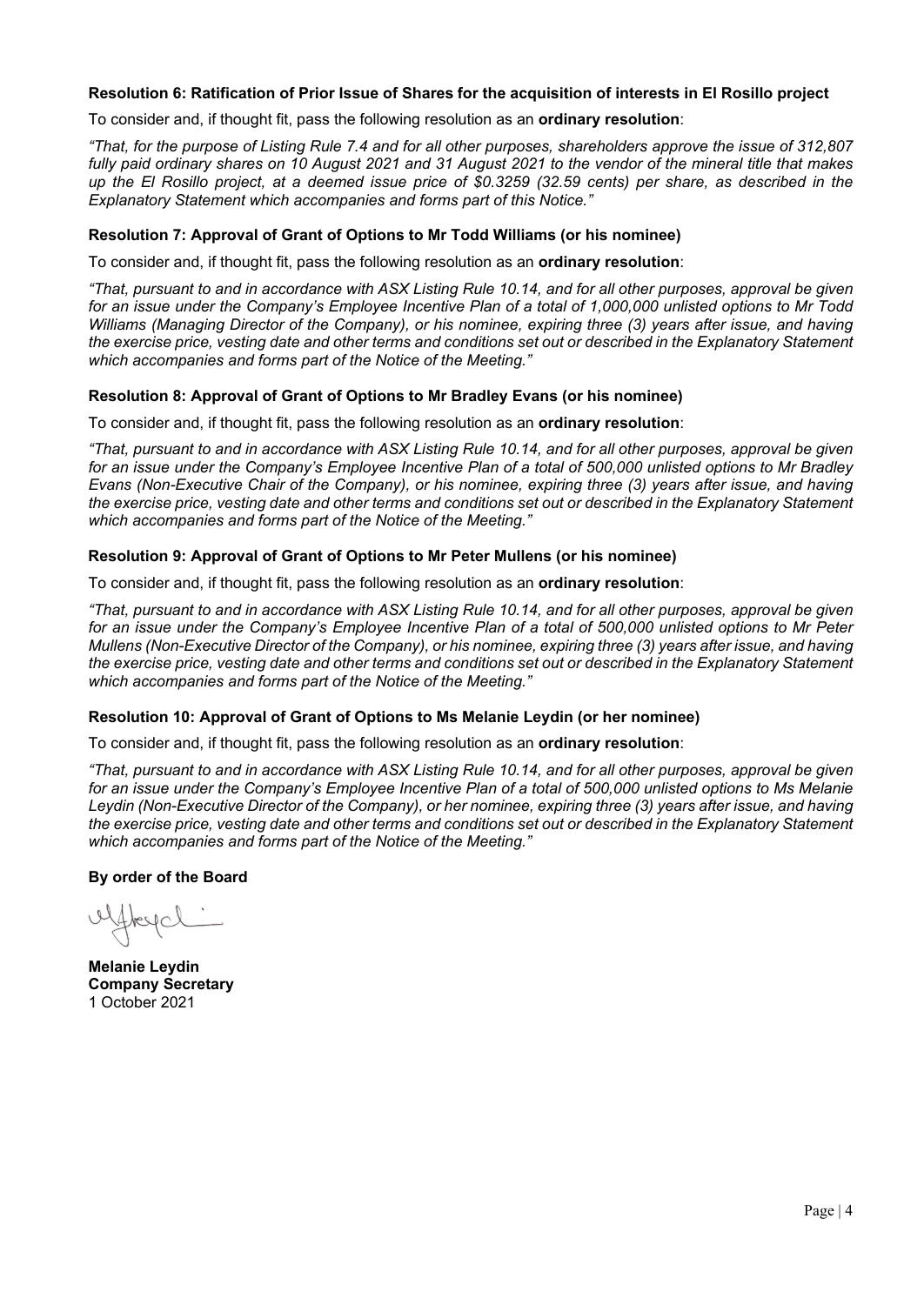#### **Notes**

- **1. Entire Notice:** The details of the resolutions contained in the Explanatory Notes accompanying this Notice of Meeting should be read together with, and form part of, this Notice of Meeting.
- **2. Record Date:** The Company has determined that for the purposes of the Annual General Meeting, shares will be taken to be held by the persons who are registered as holding the shares at 7.00pm on the date 48 hours before the date of the Annual General Meeting. Only those persons will be entitled to vote at the Annual General Meeting and transfers registered after that time will be disregarded in determining entitlements to attend and vote at the Annual General Meeting.

#### **3. Proxies**

- a. Votes at the Annual General Meeting may be given personally or by proxy, attorney or representative.
- b. Each shareholder has a right to appoint one or two proxies.
- c. A proxy need not be a shareholder of the Company.
- d. If a shareholder is a company it must execute under its common seal or otherwise in accordance with its Constitution or the Corporations Act.
- e. Where a shareholder is entitled to cast two or more votes, the shareholder may appoint two proxies and may specify the proportion of number of votes each proxy is appointed to exercise.
- f. If a shareholder appoints two proxies, and the appointment does not specify the proportion or number of the shareholder's votes, each proxy may exercise half of the votes. If a shareholder appoints two proxies, neither proxy may vote on a show of hands.
- g. A proxy must be signed by the shareholder or his or her attorney who has not received any notice of revocation of the authority. Proxies given by corporations must be signed in accordance with corporation's constitution and Corporations Act.
- h. To be effective, proxy forms must be received by the Company's share registry (Link Market Services Limited) no later than 48 hours before the commencement of the Annual General Meeting, this is no later than 12.00pm (AEDT) on Saturday, 30 October 2021. Any proxy received after that time will not be valid for the scheduled meeting.

#### **4. Corporate Representative**

Any corporate shareholder who has appointed a person to act as its corporate representative at the Meeting should provide that person with a certificate or letter executed in accordance with the Corporations Act authorising him or her to act as that company's representative. The authority must be sent to the Company and/or registry in advance of the Meeting or be sent to the Company Secretary when registering as a corporate representative.

#### **5. Voting Exclusion Statement:**

#### **Resolution 1**

In accordance with sections 250R(4) and 250BD(1) of the Corporations Act, a vote must not be cast (in any capacity, including as a proxy), and the Company will disregard any votes purported to be cast, on this Resolution by, or on behalf of, a member of the Key Management Personnel, details of whose remuneration are included in the remuneration report, or a Closely Related Party of such a member (KMP voter), unless the KMP voter is casting a vote on this Resolution on behalf of a person who is not a KMP voter (including as a proxy) and either:

- the KMP voter is appointed as a proxy by writing that specifies the way the proxy is to vote on the Resolution; or
- b) the KMP voter is by the Chair of the Meeting and the appointment of the Chair as proxy:
	- (i) does not specify the way the proxy is to vote on the Resolution; and
		- (ii) expressly authorises the chair to exercise the proxy even if the Resolution is connected directly or indirectly with the remuneration of a member of the Key Management Personnel for the Company or the consolidated entity.

If you appoint the Chair as your proxy and you do not direct the Chair how to vote, you will be expressly authorising the Chair to exercise the proxy even if the relevant Resolution is connected directly or indirectly with the remuneration of a member of the Key Management Personnel for the Company.

If the Chair of the Meeting is appointed as a proxy for a person who is permitted to vote on this Resolution, the Chair will vote any proxies which do not indicate on their Proxy Form the way the Chair must vote, in favour of this Resolution. In exceptional circumstances, the Chair may change their voting intention on the Resolution, in which case an ASX announcement will be made. Shareholders may also choose to direct the Chair to vote against the Resolution or to abstain from voting.

If you purport to cast a vote other than as permitted above, that vote will be disregarded by the Company (as indicated above) and you may be liable for breaching the voting restrictions that apply to you under the Corporations Act.

#### **Resolutions 2, 3 and 4**

There are no voting exclusions on these Resolutions.

#### **Resolutions 5 and 6**

The Company will disregard any votes cast in favour on Resolutions 5 and 6 by or on behalf of any person who participated in the issue of shares and any associates of those persons.

However, this does not apply to a vote cast in favour of a resolution by:

- (a) a person as a proxy or attorney for a person who is entitled to vote on the Resolutions, in accordance with directions given to the proxy or attorney to vote on the resolution in that way; or
- (b) the Chair of the meeting as proxy or attorney for a person who is entitled to vote on the Resolutions, in accordance with a direction given to the Chair to vote on the Resolution(s) as the Chair decides; or
- (c) a holder acting solely in a nominee, trustee, custodial or other fiduciary capacity on behalf of a beneficiary provided the following conditions are met:
	- the beneficiary provides written confirmation to the holder that the beneficiary is not excluded from voting, and is not an associate of a person excluded from voting, on the Resolutions; and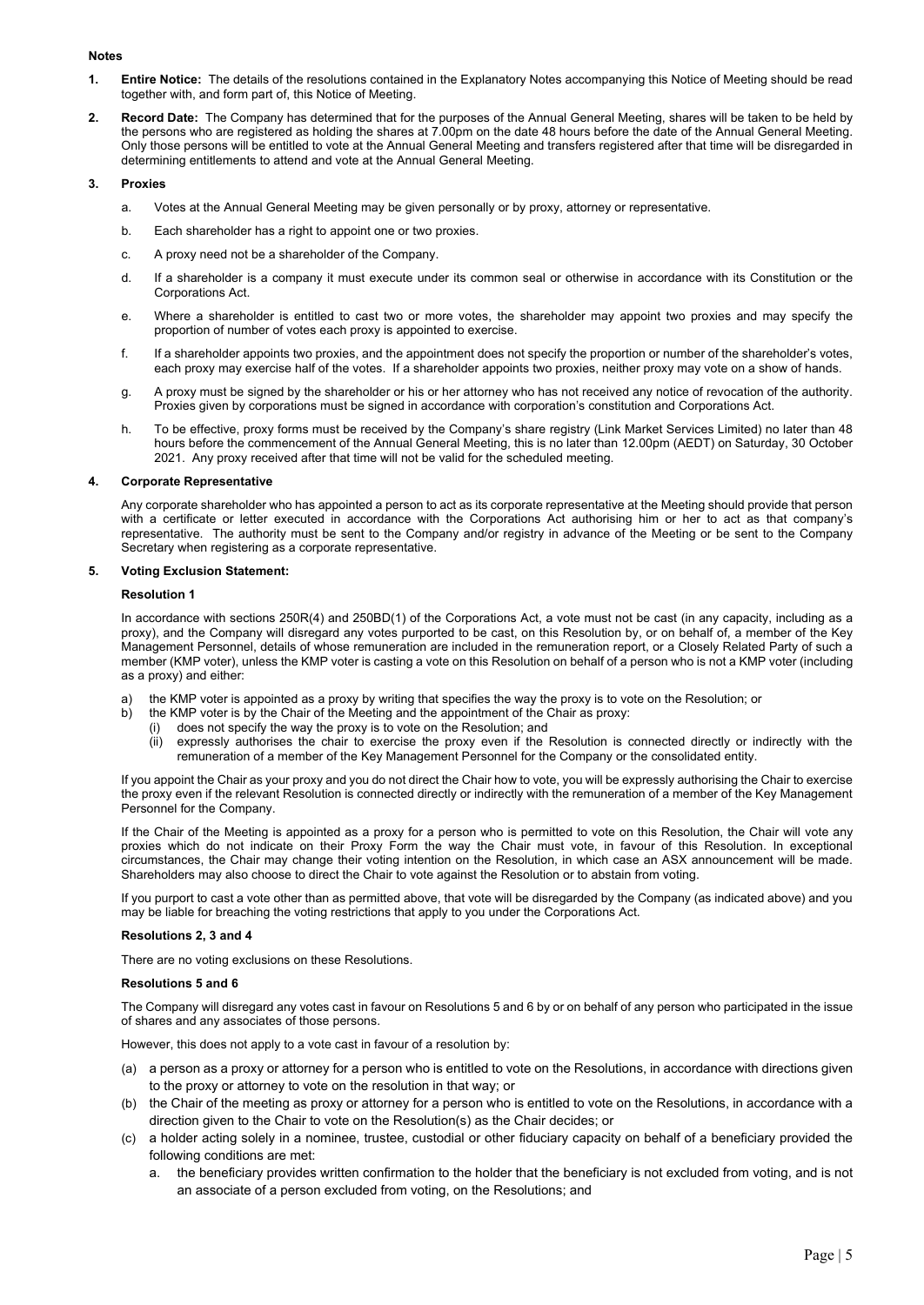b. the holder votes on the Resolutions in accordance with directions given by the beneficiary to the holder to vote in that way.

#### **Resolutions 7, 8, 9 and 10**

The Company will disregard any votes cast in favour of each of Resolutions 7 to 10 by or on behalf of:

- (a) a person referred to in Listing Rule 10.14.1, 10.14.2 or 10.14.3 who is eligible to participate in the Company's Equity Incentive Plan, being the following directors:
	- Mr Todd Williams (or his nominee);
	- Mr Bradley Evans (or his nominee);
	- Mr Peter Mullens (or his nominee); and
	- Ms Melanie Leydin (or her nominee); or
- (b) an associate of any of the above persons.

However, this does not apply to a vote cast in favour of the Resolutions by:

- (a) a person as a proxy or attorney for a person who is entitled to vote on the Resolutions, in accordance with directions given to the proxy or attorney to vote on the Resolution in that way; or
- (b) the Chair of the meeting as proxy or attorney for a person who is entitled to vote on the Resolutions, in accordance with a direction given to the Chair to vote on the Resolutions as the Chair decides; or
- (c) a holder acting solely in a nominee, trustee, custodial or other fiduciary capacity on behalf of a beneficiary provided the following conditions are met:
	- a. the beneficiary provides written confirmation to the holder that the beneficiary is not excluded from voting, and is not an associate of a person excluded from voting, on the Resolution; and
	- b. the holder votes on the Resolutions in accordance with directions given by the beneficiary to the holder to vote in that way.

A further restriction also applies to Key Management Personnel and their closely related parties voting undirected proxies on these resolutions – see Restriction on KMPs voting undirected proxies below.

#### **6. Restrictions on KMPs voting undirected proxies:**

A vote must not be cast as proxy on any of Resolutions 1, 7, 8, 9 and 10 by a member of the Key Management Personnel (as defined by the Corporations Act) or a closely related party of Key Management Personnel.

However, a person described above (a "**Restricted Voter**") may cast a vote on behalf of a person who is not a Restricted Voter on any of Resolutions 1, 7, 8, 9 and 10 as a proxy if:

- (a) The Restricted Voter is appointed as a proxy by writing that specifies the way the proxy is to vote on the Resolution(s); or
- (b) The Chair is the Restricted Voter and the written appointment of the Chair as proxy does not specify the way the proxy is to vote on the Resolution(s) and expressly authorises the Chair to exercise the proxy even though the Resolution(s) is or are connected directly or indirectly with the remuneration of a member of the Key Management Personnel.

If you appoint the Chair as your proxy and you do not direct the Chair how to vote, you will be expressly authorising the Chair to exercise the proxy even if the relevant Resolution is connected directly or indirectly with the remuneration of a member of the Key Management Personnel for the Company.

If the Chair of the Meeting is appointed as a proxy for a person who is permitted to vote on Resolutions 1, 7, 8, 9 and 10, the Chair will vote any proxies which do not indicate on their Proxy Form the way the Chair must vote, in favour of Resolutions 1, 7, 8, 9 and 10. In exceptional circumstances, the Chair may change their voting intention on the Resolutions, in which case an ASX announcement will be made. Shareholders may also choose to direct the Chair to vote against the Resolutions or to abstain from voting.

If you purport to cast a vote other than as permitted above, that vote will be disregarded by the Company (as indicated above) and you may be liable for breaching the voting restrictions that apply to you under the Corporations Act.

#### **7. Enquiries**

Shareholders are invited to contact the Company Secretary, Melanie Leydin on (03) 9692 7222 if they have any queries in respect of the matters set out in these documents.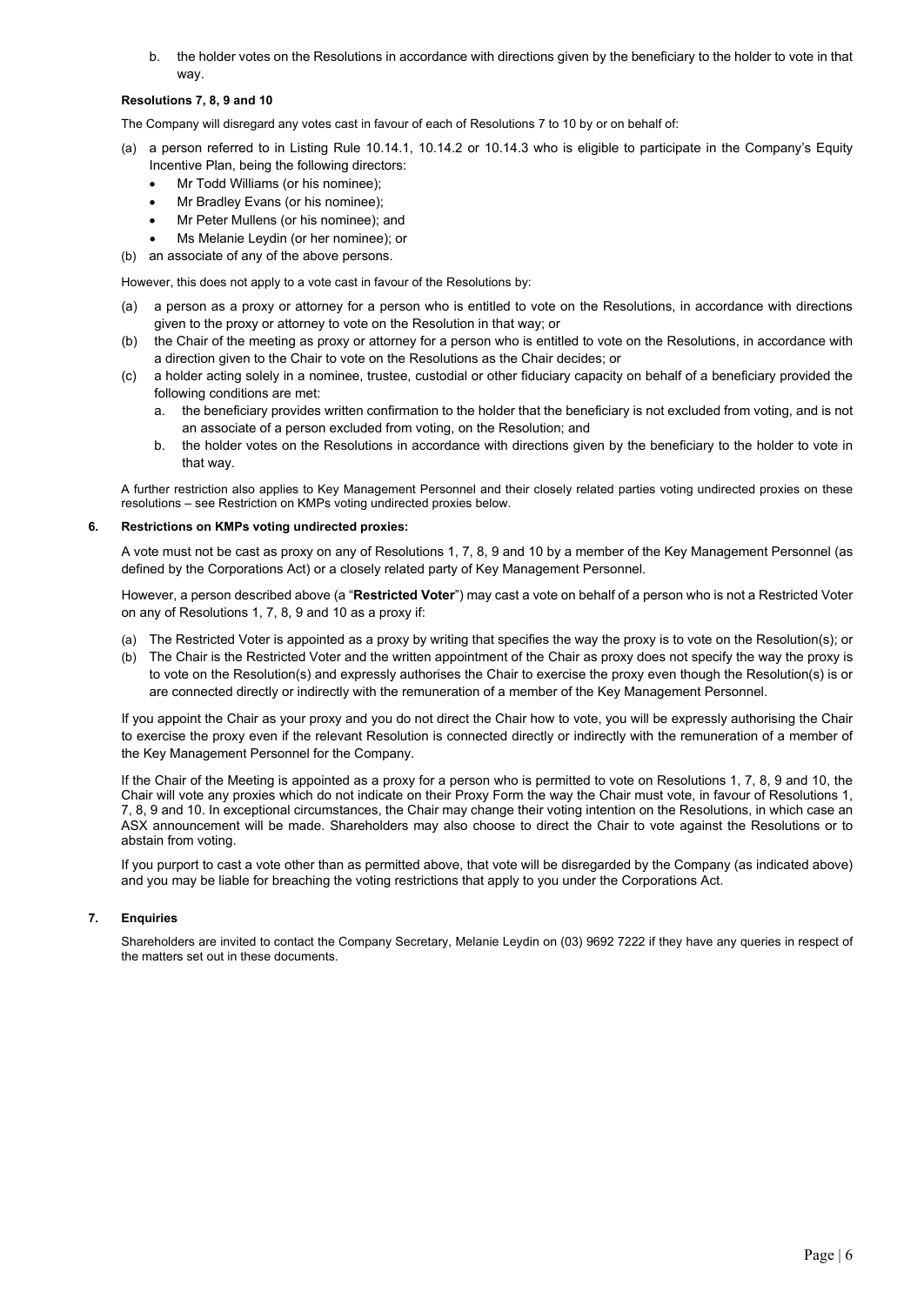## **EXPLANATORY STATEMENT**

#### **Receipt and Consideration of Accounts & Reports**

A copy of the Annual Report for the financial year ended 30 June 2021 (which incorporates the Company's financial report, reports of the Directors (including the Remuneration Report) and the auditors) may be obtained at<https://e2metals.com.au/> or via the Company's announcement platform on ASX. You may obtain a copy free of charge in hard copy form by contacting the Company by phone at (03) 9692 7222, and you may request that this occurs on a standing basis for future years. Except as set out in Resolution 1, no resolution is required on these reports.

#### **Resolution 1: Adoption of Remuneration Report**

#### *Background*

Section 250R(2) of the Corporations Act requires that a resolution to adopt the Remuneration Report must be put to the vote at the Annual General Meeting. The vote on this Resolution is advisory only and does not bind the Directors or the Company.

The Remuneration Report is set out in the Directors' Report in the Company's 2021 Annual Report. The Remuneration Report sets out the Company's remuneration arrangements for the Directors and senior management of the Company.

In accordance with Section 250SA of the Corporations Act, Shareholders will be provided with a reasonable opportunity to ask questions concerning, or make comments on, the Remuneration Report at the Annual General Meeting.

The Corporations Act requires the Company to put a resolution to Shareholders that in accordance with Division 9 of Part 2G.2 of the Corporations Act, if twenty five (25%) per cent or more of votes that are cast are voted against the adoption of the Remuneration Report at two consecutive Annual General Meetings, Shareholders will be required to vote at the second of those Annual General Meetings on a resolution (a "spill resolution") that another meeting be held within 90 days at which all of the Company's Directors (other than the Managing Director) must go up for re-election.

It is noted that at the Company's last Annual General Meeting, the votes cast against the Remuneration Report represented less than twenty-five (25%) per cent of the total votes cast and accordingly, a spill resolution will not under any circumstances be required for the Annual General Meeting.

The Directors will consider the outcome of the vote and comments made by Shareholders on the Remuneration Report at the Meeting when reviewing the Company's remuneration policies.

#### *Voting Exclusions*

A voting exclusion statement is set out under Note 5 of this Notice.

#### *Board Recommendation*

Noting that each Director has a personal interest in their own remuneration from the Company (as such interests are described in the Remuneration Report) and, as described in the voting exclusions on this Resolution (set out in the Notice of AGM), that each Director (or any Closely Related Party of a Director) is excluded from voting their shares on this Resolution, the Board encourage all eligible shareholders to cast their votes in favour of this Resolution.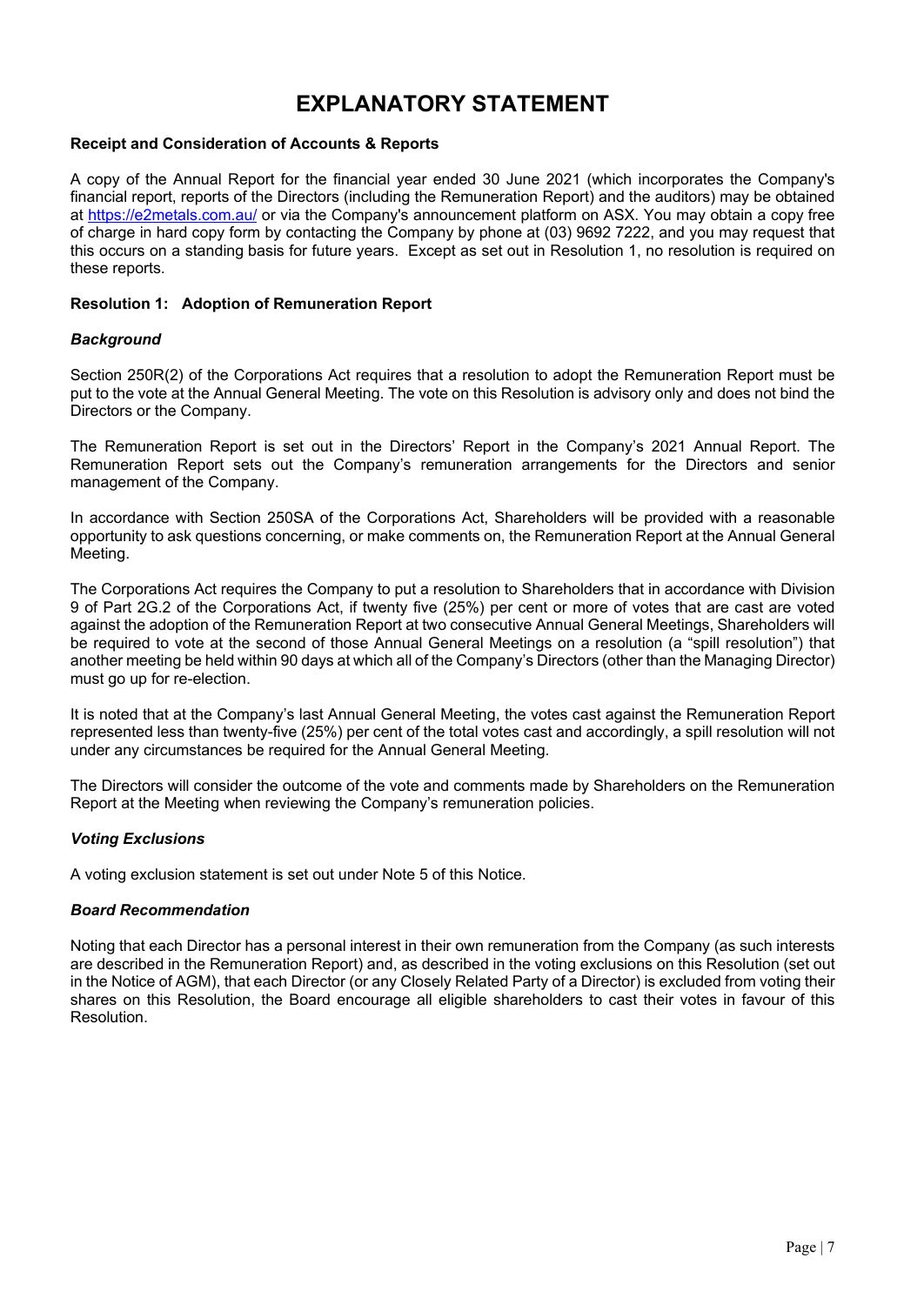#### **Resolution 2: Election of Mr Bradley Evans as a Director of the Company**

#### *Background*

In accordance with ASX Listing Rule 14.4 and Rule 8.1(f)(1) of the Company's Constitution, Mr Bradley Evans will retire at the Annual General Meeting and, being eligible, will offer himself for election.

Mr Evans was appointed as a Non-Executive Director on 22 April 2021 and is eligible for election.

Mr Evans is a highly experienced and degree qualified Mining Engineer with nearly 25 years' experience in the minerals industry spanning across operations, technical and consulting roles. Mr Evans' operational and technical experience is spread across Australia and South America where he has consulted on mining projects in Peru, Chile, Mexico, and Argentina.

Mr Evans has held director positions with Kidman Resources where he served as a Non-Executive Director for 5 years prior to its 2019 takeover by Wesfarmers Ltd for A\$776 million. During this time, Mr Evans chaired the Remuneration and Nomination Committee and was a member of the Audit Committee. Mr Evans' was also a director with NYSE listed Tierra Grande Resources.

Mr Evans was General Manager of an international mining consultancy and built a successful global company with over 150 employees in 10 offices around the world. Mr Evans led the brand development, marketing and administration functions while maintaining his professional and technical capability. Mr Evans is an operations specialist focussed on business and operations strategy, team engagement and value optimisation and has applied his skills from late-stage through to brownfields operations.

#### *Voting Exclusions*

There are no voting exclusions on this Resolution.

#### *Board Recommendation*

The Board (with Mr Evans abstaining) recommends that Shareholders vote in favour of this Resolution. The Chair of the Meeting intends to vote undirected proxies in favour of Mr Evans' election.

#### **Resolution 3: Election of Mr Peter Mullens as a Director of the Company**

#### *Background*

In accordance with ASX Listing Rule 14.4 and Rule 8.1(f)(1) of the Company's Constitution, Mr Peter Mullens will retire at the Annual General Meeting and being eligible, will offer himself for election.

Mr Mullens was appointed as a Non-Executive Director on 13 July 2021 and is eligible for election.

Mr Mullens is a geologist with a Bachelor of Science degree from Monash University in Melbourne. He has over 30 years' experience in the minerals industry, including grass roots exploration to project development in 20 countries across 5 continents.

Mr Mullens held senior roles with Mount Isa Mines (MIM) and moved to Argentina in 1994 following the purchase of the Alumbrera Copper Project. During this time, he was responsible for their entity into the Cerro Negro project (Newmont), staking the claims that now host the multi-million-ounce Vein Zone, Bajo Negro and Silica Cap deposits.

Following that, Mr Mullens was a co-founder of the Ironbark Group of companies including Aquiline Resources which held the world-class Navidad silver deposit (750 million ounces silver) prior to the 2009 takeover by Pan American Silver for CAD \$645 million.

Mr Mullens had participated in several large gold discoveries globally, including the Chang Shan Hoe gold deposit (4 million ounces gold) in China, and the Amulsar gold deposit (4 million ounces gold) in Armenia where he was the co-founder and financier of Lydian Resources.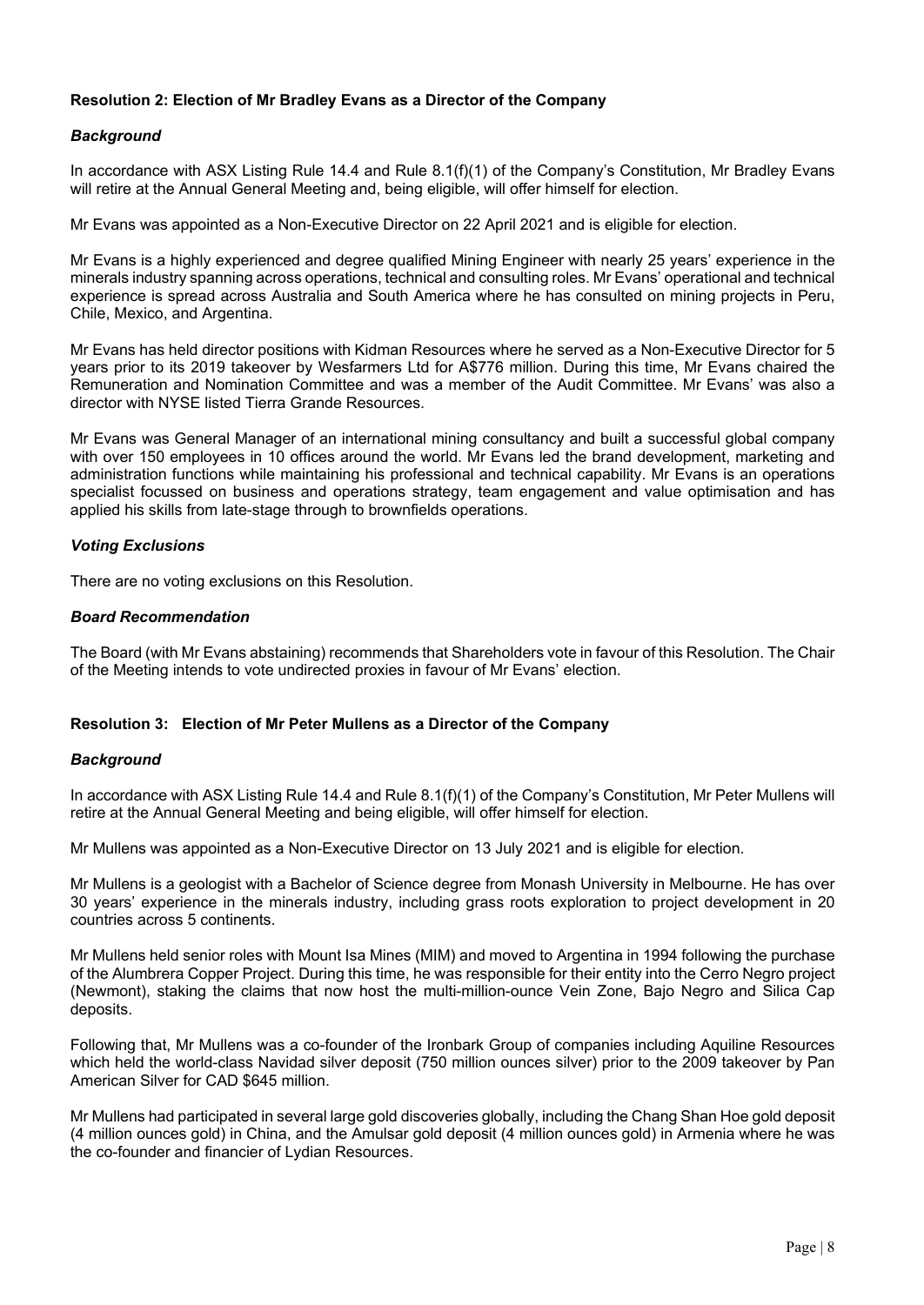Mr Mullens is an experienced director having served on a number of public company boards including Laramide Resources, Lydian Resources, Royal Road Minerals, Tethyan Resources and G2 Gold. Mr Mullens is currently the Executive Chairman of GBM Resources (ASX: GBZ) who have development-stage gold projects in the Drummond Basin Queensland.

#### *Voting Exclusions*

There are no voting exclusions on this Resolution.

#### *Board Recommendation*

The Board (with Mr Mullens abstaining) recommends that Shareholders vote in favour of this Resolution. The Chair of the Meeting intends to vote undirected proxies in favour of Mr Mullens' election.

#### **Resolution 4: Re-Election of Ms Melanie Leydin as a Director of the Company**

#### *Background*

In accordance with ASX Listing Rule 14.4 and Ruel 8.1(f)(2) of the Company's Constitution, Directors must retire after the third AGM since they were last elected. Further, in accordance with the Company's Constitution, at the close of each AGM one-third of the Directors (excluding the Managing Director), or if their number is not a multiple of three, then the number nearest to but not more than one-third of the Directors, must retire. The Directors to retire by rotation at the AGM are those Directors who have been longest in office since their last election. Ms Melanie Leydin being eligible, offers herself for re-election.

Ms Leydin holds a Bachelor of Business majoring in Accounting and Corporate Law. She is a member of the Institute of Chartered Accountants, Fellow of the Governance Institute of Australia and is a Registered Company Auditor. She graduated from Swinburne University in 1997, became a Chartered Accountant in 1999 and since February 2000 has been the principal of Leydin Freyer. The practice provides outsourced company secretarial and accounting services to public and private companies across a host of industries including but not limited to the Resources, technology, bioscience, biotechnology and health sectors.

Ms Leydin holds has over 25 years' experience in the accounting profession and over 15 years' experience holding Board positions including Company Secretary of ASX listed entities. She has extensive experience in relation to public company responsibilities, including ASX and ASIC compliance, control and implementation of corporate governance, statutory financial reporting, reorganisation of Companies and shareholder relations.

#### *Voting Exclusions*

There are no voting exclusions on this Resolution.

#### *Board Recommendation*

The Board (with Ms Leydin abstaining) recommends that Shareholders vote in favour of this Resolution. The Chair of the Meeting intends to vote undirected proxies in favour of Ms Leydin's re-election.

#### **Resolution 5: Ratification of Prior Issue of Placement Shares**

On 26 November 2020 (**Issue Date**), the Company issued 17,808,220 fully paid ordinary shares (**Placement Shares**), at an issue price of \$0.73 (73 cents) per Share, to professional and sophisticated investors (**the Issue**).

Broadly speaking, and subject to a number of exceptions, Listing Rule 7.1 limits the amount of equity securities that a listed company can issue without the approval of its shareholders over any 12-month period to 15% of the fully paid ordinary securities it had on issue at the start of that period.

The Issue does not fit within any of these exceptions and, as it has not yet been approved by the Company's shareholders, it effectively uses up part of the 15% limit in Listing Rule 7.1, reducing the Company's capacity to issue further equity securities without shareholder approval under Listing Rule 7.1 for the 12-month period following the Issue Date.

Listing Rule 7.4 allows the shareholders of a listed company to approve an issue of equity securities after it has been made or agreed to be made. If they do, the issue is taken to have been approved under Listing Rule 7.1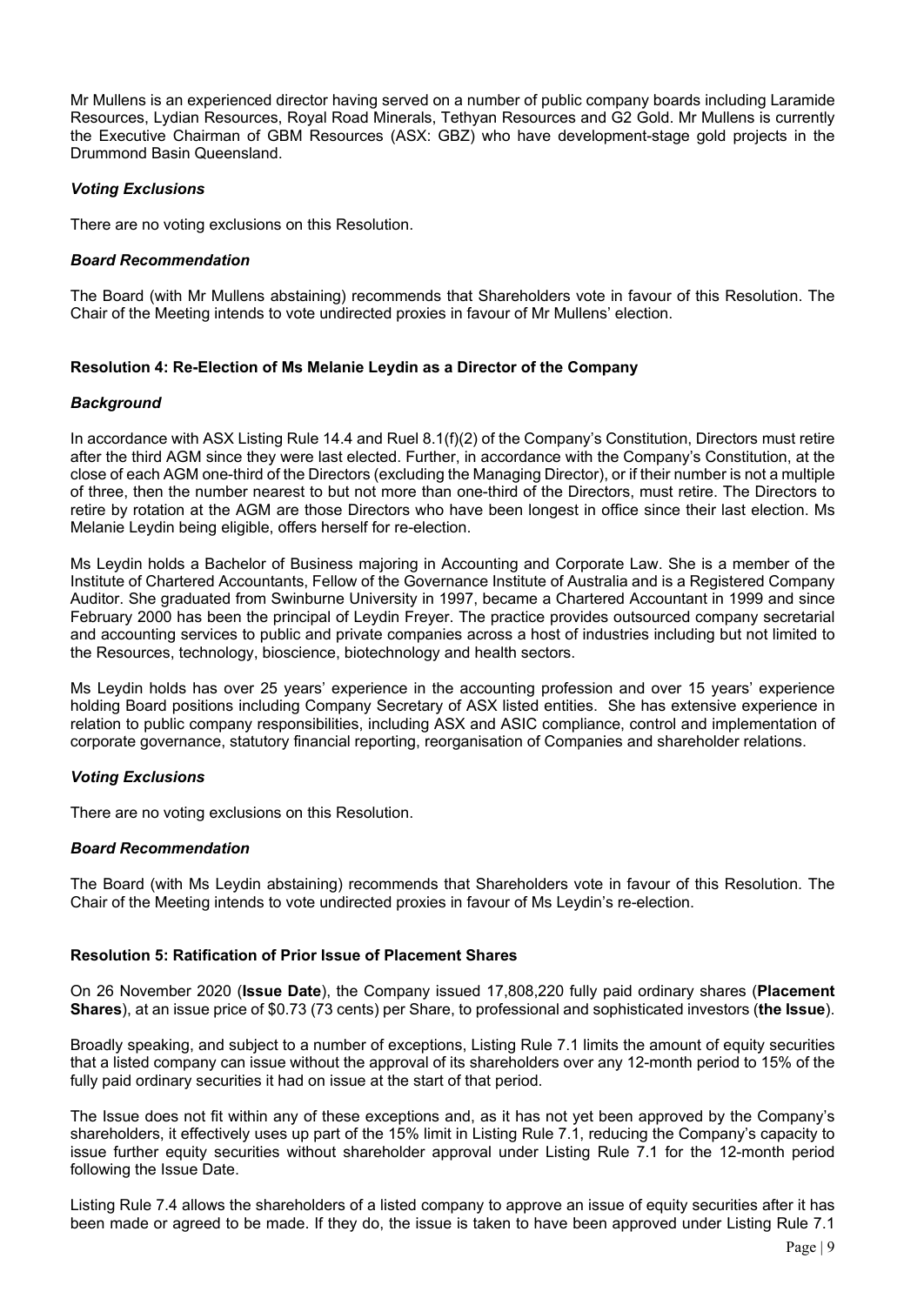and so does not reduce the company's capacity to issue further equity securities without shareholder approval under that rule.

The Company wishes to retain as much flexibility as possible to issue additional equity securities into the future without having to obtain shareholder approval for such issues under Listing Rule 7.1.

To this end, this Resolution seeks shareholder approval to the Issue under and for the purposes of Listing Rule 7.4.

If this Resolution is passed, the Issue will be excluded in calculating the Company's 15% limit in Listing Rule 7.1, effectively increasing the number of equity securities it can issue without shareholder approval over the 12-month period following the Issue Date.

If this Resolution is not passed, the Issue will be included in calculating the Company's 15% limit in Listing Rule 7.1, effectively decreasing the number of equity securities it can issue without shareholder approval over the 12 month period following the Issue Date.

ASX Listing Rule 7.5 requires that the following information be provided to shareholders for the purpose of obtaining shareholder approval pursuant to ASX Listing Rule 7.4:

- (a) the Placement Shares were issued to professional and sophisticated investors.
- (b) the number and class of securities issued were 17,808,220 fully paid ordinary shares in the Company.
- (c) the Placement Shares were issued on 26 November 2020.
- (d) the Placement Shares were issued at an issue price of \$0.73 (73 cents) per Share.
- (e) the purpose of the Issue was to provide funds to aggressively fund further drilling at the Mia gold and silver discovery, commence regional drilling programs, and engage in follow-up study work and the funds raised were or will be used for those purposes.

#### *Voting Exclusions*

A voting exclusion statement is set out under Note 5 of this Notice.

#### *Board Recommendation*

The Board recommends that shareholders vote in favour of this Resolution. The Chair of the meeting intends to vote undirected proxies in favour of this Resolution.

#### **Resolution 6: Ratification of Prior Issue of Shares for the acquisition of interests in El Rosillo project**

On 10 August 2021 and 31 August 2021 (together called **Issue Date**), the Company issued 312,807 fully paid ordinary shares (**El Rosillo Shares**), at a deemed issue price of \$0.3259 (32.59 cents) per Share, to the vendor of the mineral title that makes up the El Rosillo project located in the Rio Negro Province, Argentina (**the Issue**). The El Rosillo Shares have been issued following the Company's exercise of its right to acquire a 100% interest in El Rosillo project.

Broadly speaking, and subject to a number of exceptions, Listing Rule 7.1 limits the amount of equity securities that a listed company can issue without the approval of its shareholders over any 12-month period to 15% of the fully paid ordinary securities it had on issue at the start of that period.

The Issue does not fit within any of these exceptions and, as it has not yet been approved by the Company's shareholders, it effectively uses up part of the 15% limit in Listing Rule 7.1, reducing the Company's capacity to issue further equity securities without shareholder approval under Listing Rule 7.1 for the 12-month period following the Issue Date.

Listing Rule 7.4 allows the shareholders of a listed company to approve an issue of equity securities after it has been made or agreed to be made. If they do, the issue is taken to have been approved under Listing Rule 7.1 and so does not reduce the company's capacity to issue further equity securities without shareholder approval under that rule.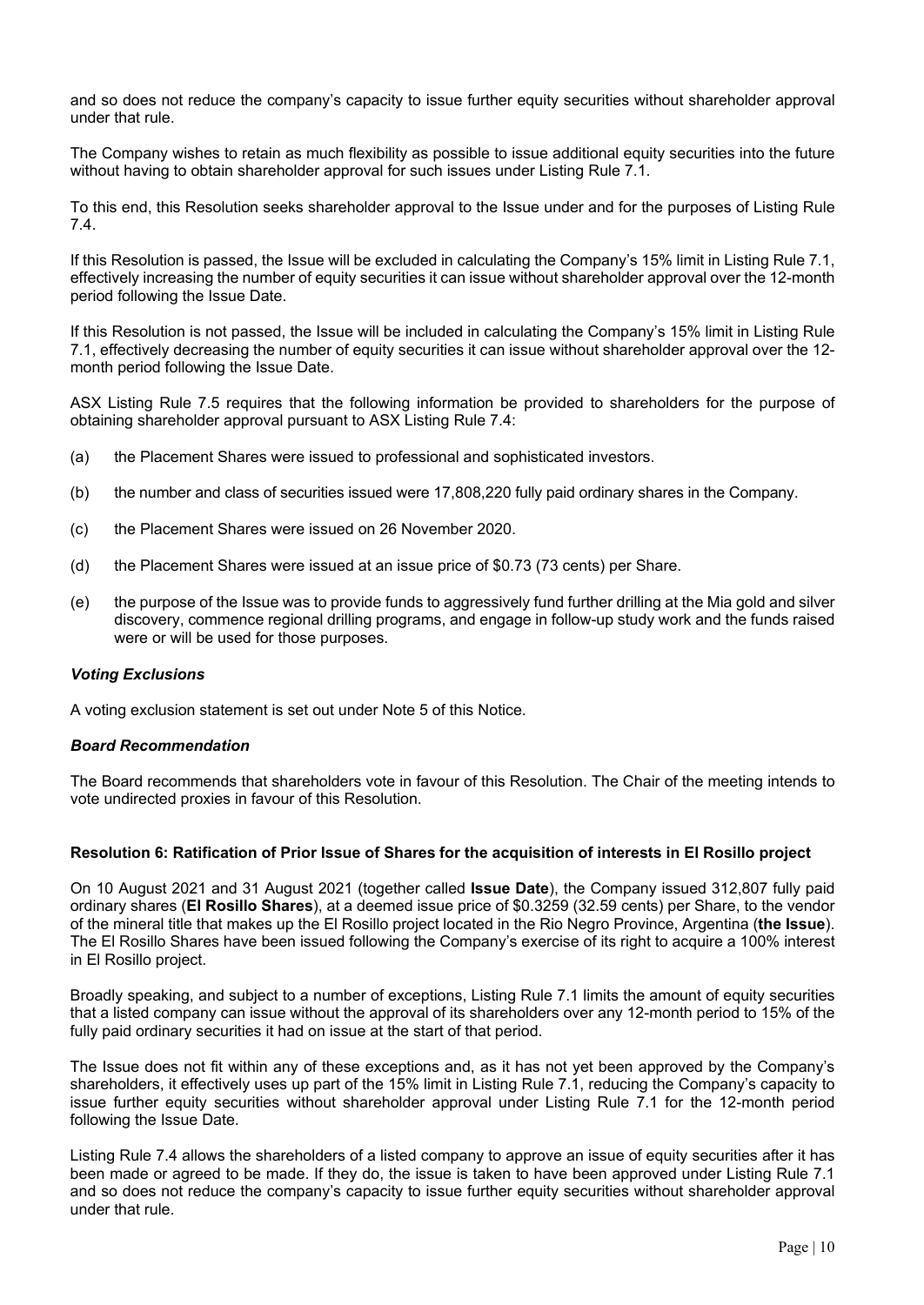The Company wishes to retain as much flexibility as possible to issue additional equity securities into the future without having to obtain shareholder approval for such issues under Listing Rule 7.1.

To this end, this Resolution seeks shareholder approval to the Issue under and for the purposes of Listing Rule 7.4.

If this Resolution is passed, the Issue will be excluded in calculating the Company's 15% limit in Listing Rule 7.1, effectively increasing the number of equity securities it can issue without shareholder approval over the 12-month period following the Issue Date.

If this Resolution is not passed, the Issue will be included in calculating the Company's 15% limit in Listing Rule 7.1, effectively decreasing the number of equity securities it can issue without shareholder approval over the 12 month period following the Issue Date.

ASX Listing Rule 7.5 requires that the following information be provided to shareholders for the purpose of obtaining shareholder approval pursuant to ASX Listing Rule 7.4:

- (a) the El Rosillo Shares were issued to Valecheta Exploraciones S.A.S.
- (b) the number and class of securities issued were 312,807 fully paid ordinary shares in the Company
- (c) the El Rosillo Shares were issued on 10 August 2021 and 31 August 2021.
- (d) the El Rosillo Shares were issued at a deemed issue price of \$0.3259 (32.59 cents) per Share.
- (e) The El Rosillo Shares were issued as part consideration for the acquisition of the El Rosillo project. No funds have been raised as part of the issue.
- (f) Summary of the material terms of the agreement under which the El Rosillo Shares were issued, and previously announced, are as follows:
	- A once off cash payment of US\$75,000.
	- US\$75,000 worth of shares in the Company.
	- A 1% Net Smelter Royalty (NSR) of which 0.75% is capped at US\$1,000,000.

#### *Voting Exclusions*

A voting exclusion statement is set out under Note 5 of this Notice.

#### *Board Recommendation*

The Board recommends that shareholders vote in favour of this Resolution. The Chair of the meeting intends to vote undirected proxies in favour of this Resolution.

#### **Resolutions 7, 8, 9 and 10: Approval of Grant of Options to Directors (or their nominees)**

#### *Background*

Resolutions 7 to 10 provide for a total of up to 2,500,000 unquoted options ("the Options") to granted under the Company's Employee Incentive Plan (**EIP**) which was previously approved by shareholders on 20 November 2019, to the four Directors of the Company (or their respective nominees) as described below:

| <b>Director</b>   | <b>Number of Options</b> | Exercise price^            | <b>Expiry Date</b>          |
|-------------------|--------------------------|----------------------------|-----------------------------|
| Mr Todd Williams  | 1,000,000                | 50% premium to 10-day VWAP | 3 years after date of issue |
| Mr Bradley Evans  | 500.000                  | 50% premium to 10-day VWAP | 3 years after date of issue |
| Mr Peter Mullens  | 500,000                  | 50% premium to 10-day VWAP | 3 years after date of issue |
| Ms Melanie Leydin | 500.000                  | 50% premium to 10-day VWAP | 3 years after date of issue |
| <b>Total</b>      | 2,500,000                |                            |                             |

*^ The volume weighted average market price for the 10 days prior to the issue date of the Options upon which shares of the Company traded on the ASX.*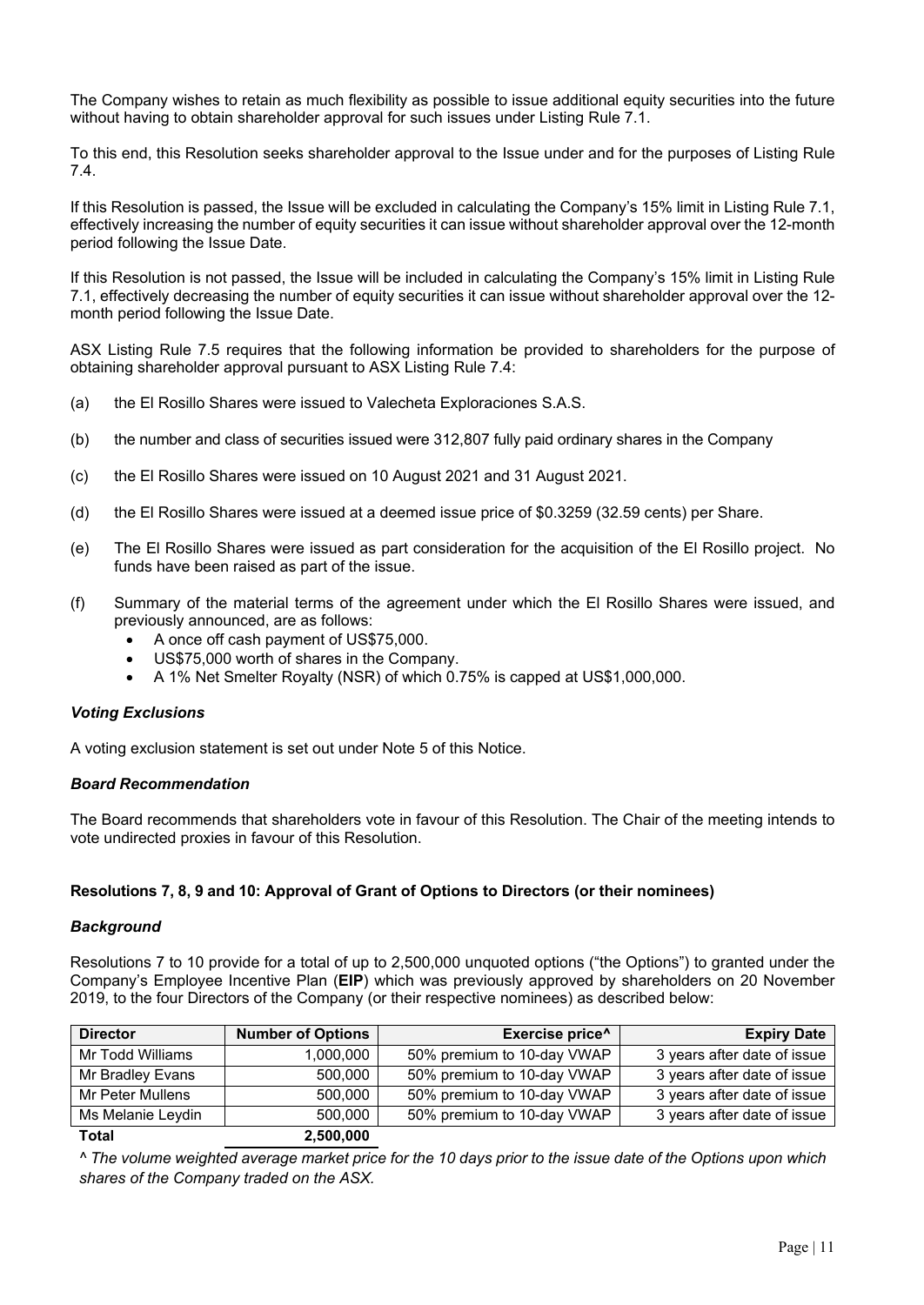The following table sets out examples of the exercise prices at different 10-day VWAPs. The actual exercise prices will depend on the VWAP for the 10 days prior to the issue date of the Options upon which shares of the Company traded on ASX:

| <b>VWAP</b><br>$10$ -day<br>Example<br>. ot                           | \$0.28                   | \$0.30 | ـد.80       | \$0.34                | $\sim$<br>\$0.36 |
|-----------------------------------------------------------------------|--------------------------|--------|-------------|-----------------------|------------------|
| 50%<br><b>VWAP</b><br>premium<br>Exercise price<br>10-dav<br>to<br>at | ቀሰ<br>$\Lambda$<br>ง∪.4∠ | \$0.45 | .48<br>\$0. | $\mathbf{r}$<br>\$0.5 | \$0.54<br>57     |

The full terms of the Options are set out in Annexure A.

#### *Directors' Remuneration Packages and Interests*

As at the date of this Notice, the details (including the amount) of the current total remuneration package of each of the Directors to whom (or to whose nominees) Options would be issued if Resolutions 7, 8, 9 and 10 are passed are:

| <b>Director</b>   | <b>Remuneration Package Details</b> |
|-------------------|-------------------------------------|
| Mr Todd Williams  | \$220,000 p.a. (including super)    |
| Mr Bradley Evans  | \$60,000 p.a. (including super)     |
| Mr Peter Mullens  | \$40,000 p.a. (including super)     |
| Ms Melanie Leydin | \$40,000 p.a. (including super)     |

The above does not include the proposed Options. The Company has prepared an assessment of the indicative fair value of the Options as summarised below. The value is indicative only, based on assumptions relevant at the date of the calculation, being 20 September 2021. Different assumptions may be relevant at grant date which may alter the value of the Options for financial reporting purposes. The indicative value assumes the 10-day VWAP at the time of the issue of the Options is \$0.1441. The total remuneration packages in the above table would be increased for each of the above Directors by the total per Director set out in the following table, based on the assumptions. The actual valuation amount will not be able to be calculated until the Options are issued, when the exercise price will be known (at which time other assumptions may also have changed)

| <b>Assessment</b>                            |                   |
|----------------------------------------------|-------------------|
| Indicative fair value per Option             | \$0.1441          |
| Number of Options for Mr Todd Williams       | 1,000,000 Options |
| Number of Options per Non-Executive Director | 500,000 Options   |
| Total \$ for Mr Todd Williams                | \$144,100         |
| Total \$ per Non-Executive Director          | \$72,050          |
| <b>Total Options</b>                         | 2,500,000         |
| Total \$                                     | \$360,250         |

The indicative fair value was calculated using the Black-Scholes valuation model. The assumptions used in the valuation model were as follows:

| <b>Assessment</b>                                |                      |
|--------------------------------------------------|----------------------|
| Valuation date                                   | 20 September2021^    |
| Spot price (10-days VWAP immediately prior to 20 | \$0.27               |
| September 2021)                                  |                      |
| Exercise Price*                                  | \$0.4053             |
| Vesting date                                     | 12 months from issue |
| Expiry date                                      | 3 years from issue   |
| Expected future volatility+                      | 99.95%               |
| Risk free rate                                   | 0.16%                |
| Dividend yield                                   | Nil                  |

*\*Based on 50% premium to 10-day VWAP.*

*^Based on the issue date being the valuation date.*

*+Based on assessment of historical volatility over 3-year trading period, however, historical volatility may not be a reasonable proxy for expected future volatility.*

The above assumes a 10-day VWAP of \$0.27 when the Options are issued. A range of exercise prices for the Options at a range of assumed 10-day VWAPs are included on page 12.

As at the date of this Notice, the Directors who are proposed to receive the Options have the following direct and indirect interests in shares and/or options of the Company: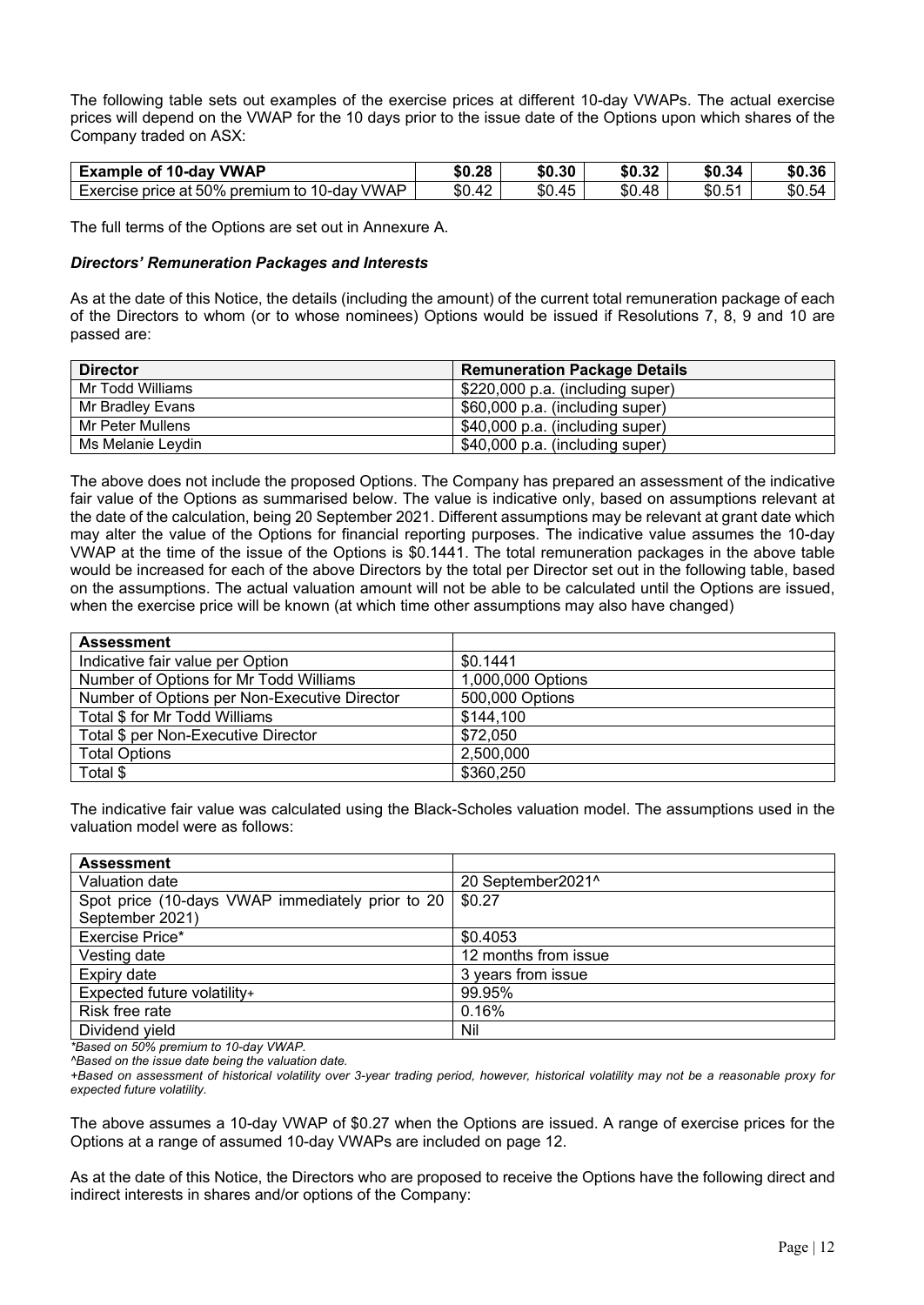| Director/Shareholder<br>(and / or associate(s)) | $%$  <br><b>Existing Shares &amp;</b><br>holding | <b>Existing</b><br>unquoted<br>options | <b>Existing</b><br>unguoted<br>performance rights |
|-------------------------------------------------|--------------------------------------------------|----------------------------------------|---------------------------------------------------|
| Mr Todd Williams                                | 1,200,000 (1.61%)                                | -                                      | 2,250,000                                         |
| Mr Bradley Evans                                | 100,000 (0.13%)                                  | -                                      |                                                   |
| Mr Peter Mullens                                | 400,000 (0.54%)                                  | -                                      |                                                   |
| Ms Melanie Levdin                               | 976,800 (1.31%)                                  | -                                      |                                                   |

Following issue of the Options, Mr Todd Williams (or his nominee) will hold 1,000,000 Options and the other Non-Executive Directors will hold 500,000 Options each. If each respective Director's options were to be exercised (assuming Mr Williams does not exercise his performance rights, no other Director exercised their Options, and there were no other issues of shares, including those relating to proposed resolutions to be considered at this Meeting), the above percentages would increase as follows: by 1.25% to 2.86% in the case of Mr Williams, by 0.65% to 0.78% in the case of Mr Evans, 0.63% to 1.17% in the case of Mr Mullens, and by 0.61% to 1.92% in the case of Ms Leydin.

#### *Corporations Act*

The Board has formed the view that the issues of Options to the above Directors (or their respective nominees) do not require Shareholder approval under section 208 of the Corporations Act as the issues constitute "reasonable remuneration" in accordance with section 211 of the Corporations Act.

A "financial benefit" is defined in section 229 of the Corporations Act and includes granting an option to a related party.

Section 228 of the Corporations Act defines a "related party" for the purposes of Chapter 2E to include:

- directors of the public company (section 228(2)(a)); and
- an entity controlled by directors of the public company (section 228(4)). Section 228(5) provides than an entity is a related party of a public company at a particular time if the entity was a related party of the public company of a kind referred to in subsection (1), (2), (3) or (4) at any time within the previous 6 months.

In reaching this view, the Board considers the proposed grant of Options aligns the interests of the above Directors with the interests of Shareholders. The grant of Options to each of the above Directors is a cost-effective form of remuneration when compared to the payment of cash consideration.

Consistent with the desire to minimise cash expenditure, the Board believes that having regard to the Company's current cash position, and the Company's objective to use available cash to fund its operations in the near future, and in order to compensate the above Directors in line with current market practices, Options provide an appropriate and meaningful remuneration component to the above Directors that is aligned with Shareholder interest.

If Resolutions 7, 8, 9 and 10 are passed and the Options are issued, each of the Directors proposed to receive securities under Resolutions 7, 8, 9 and 10 (including direct and indirect interests) will have a relevant interest in 500,000 Options, except for Mr Williams who will hold 1,000,000 Options, as set out in the table on page 11.

#### ASX Listing Rule 10.14

The Company is proposing to issue the Options under the EIP, which is an employee incentive scheme as defined in the Listing Rules.

Listing Rules 10.14 provides that a listed company must not, without the approval of shareholders, permit any of the following persons to acquire equity securities under an employee incentive scheme:

- 10.14.1: a director of the Company;
- 10.14.2: an associate of a director of the Company; or
- 10.14.3: a person whose relationship with the Company or a person referred to in Listing Rule 10.14.1 or 10.14.2 is such that, in ASX's opinion, the acquisition should be approved by its shareholders.

The proposed issue of the Options falls within Listing Rules 10.14.1 and/or 10.14.2 above, as the proposed recipients of the Options, each of whom is a director of the Company, and therefore requires the approval of the Company's shareholders under Listing Rule 10.14.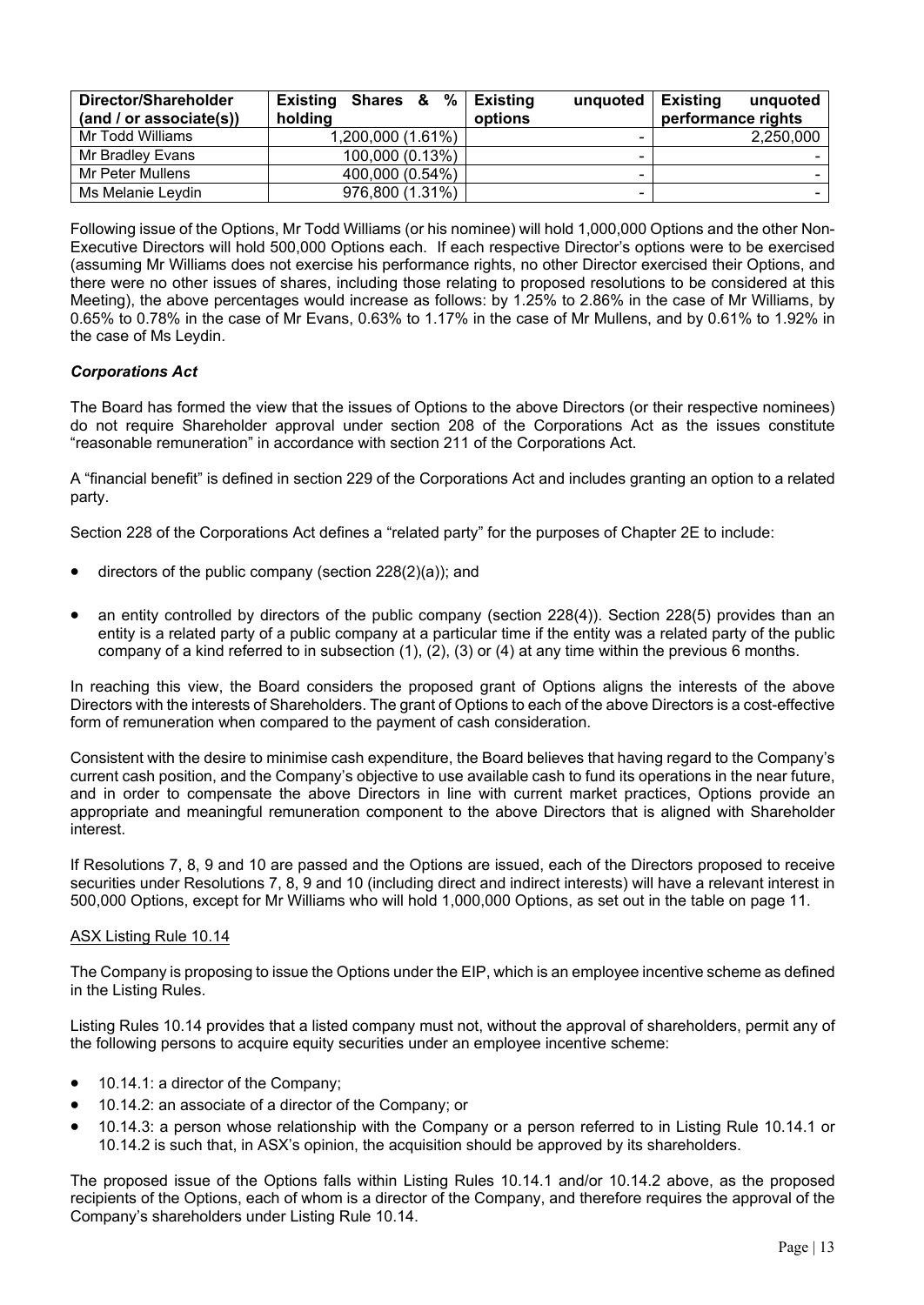Resolutions 7, 8, 9 and 10 seeks the required shareholder approval to the issue under and for the purposes of Listing Rule 10.14.

If Resolutions 7, 8, 9 or 10 are passed, the Company will be able to proceed with the issue of the Options and the Director (or their nominee(s)) will receive the number of Options set out in the table on page 11 of the Explanatory Statement, with the increase in their remuneration and potential increase in their shareholdings as described on page 12.

If any of Resolutions 7, 8, 9 or 10 are not passed, the Company will not proceed with the issue of the Options to the relevant Director(s), and the relevant Director(s) (or their nominee(s)) will not receive the Options as described on page 11.

If approval is given under ASX Listing Rule 10.14, approval is not required under ASX Listing Rule 7.1.

The following information is given under ASX Listing Rule 10.15 in respect of the proposed acquisition of Options by the Director under Resolutions 7, 8, 9 and 10:

- (a) the proposed recipients are Mr Todd Williams, Mr Bradley Evans, Mr Peter Mullens, and Ms Melanie Leydin, each of whom is a Director of the Company, or their respective nominees (each of which would be an associate of the Director).
- (b) 1,000,000 Options are proposed to be issued to Mr Williams, and 500,000 Options are proposed to be issued to each of Mr Evans, Mr Mullens and Ms Leydin.
- (c) The current total remuneration packages of each of Mr Williams, Mr Evans, Mr Mullens and Ms Leydin are set out on page 12.
- (d) details of the securities previously issued to the Directors under the EIP are:
	- 2,250,000 unquoted performance rights to Mr Williams for nil consideration.
- (e) each Option will have an exercise price calculated in accordance with the table on page 12, will vest upon issue, will expire three (3) years after the date of issue and will, upon exercise, entitle the holder to one fully paid ordinary share in the Company. Full terms of the Options are set out in Annexure A.
- (f) the Options will be issued no later than one month after the Meeting.
- (g) The Options will be issued as a remuneration. As such, there is no issue price for, and the Company will not receive cash from issue of the Options. Funds raised upon exercise of the Options will be applied to the working capital requirements of the Company at the time of exercise.
- (h) A summary of the material terms of the EIP is included in Annexure B.
- (i) No loans will be made to the Directors or their nominees in relation to the acquisition of the Options.
- (j) Details of any securities issued under the EIP will be published in the annual report of the Company relating to the period in which they were issued, along with a statement that approval for the issue was obtained under Listing Rule 10.14; and
- (k) Any additional persons covered by Listing Rule 10.14 who become entitled to participate in an issue of securities under the EIP after Resolutions 7, 8, 9 and 10 are approved and who are not named in this Notice and Explanatory Statement will not participate until approval is obtained under that rule.

#### *Voting Exclusions*

A voting exclusion statement is set out under Note 5 of this Notice.

#### *Board Recommendation*

The Board (with the respective directors abstaining in relation to the relevant Resolution regarding their own proposed Options) unanimously recommends that shareholders vote in favour of the Resolutions. The Chair will vote undirected proxies in favour of the Resolutions.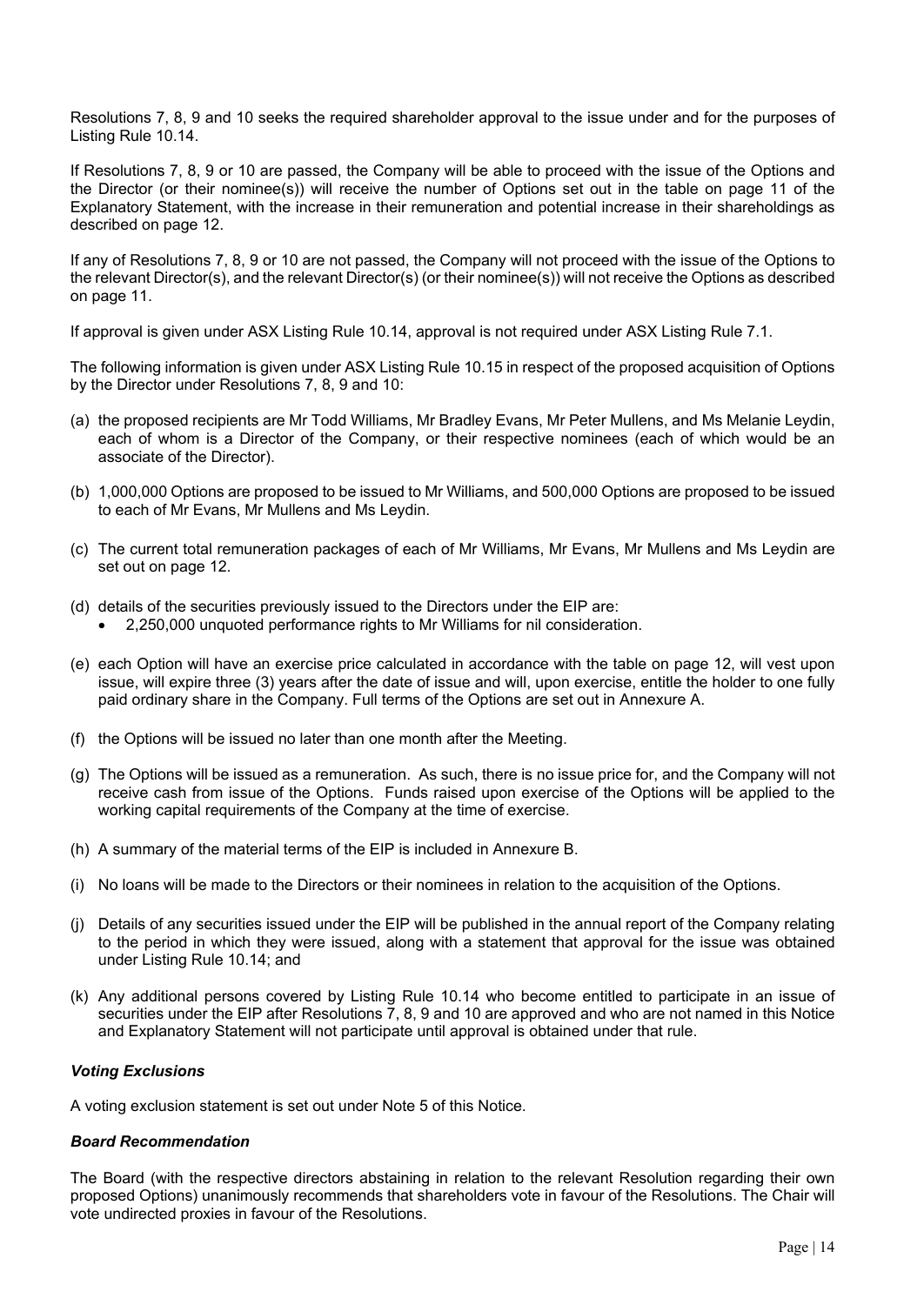## **GLOSSARY**

The following terms have the following meanings in this Explanatory Statement:

"**\$**" means Australian Dollars;

"**Annual Report**" means the Directors' Report, the Financial Report, and Auditor's Report, in respect to the year ended 30 June 2021;

"**ASX**" means ASX Limited ABN 98 008 624 691 or the Australian Securities Exchange, as the context requires;

"**Auditor's Report**" means the auditor's report on the Financial Report;

"**AEDT**" means Australian Eastern Daylight Time.

"**Board**" means the Directors acting as the board of Directors of the Company;

"**Chair**" means the person appointed to chair the Meeting of the Company convened by the Notice;

#### "**Closely Related Party**" means:

- (a) a spouse or child of the member; or
- (b) has the meaning given in section 9 of the Corporations Act.

"**Company**" means E2 Metals Limited ACN 116 865 546;

"**Constitution**" means the constitution of the Company as at the date of the Meeting;

"**Corporations Act**" means the Corporations Act 2001 (Cth);

"**Director**" means a Director of the Company;

"**Directors Report**" means the annual directors' report prepared under Chapter 2M of the Corporations Act for the Company and its controlled entities;

"**Equity Security**" has the same meaning as in the Listing Rules;

"**Explanatory Statement**" means the explanatory statement which forms part of the Notice;

"**Financial Report**" means the annual financial report prepared under Chapter 2M of the Corporations Act for the Company and its controlled entities;

"**Key Management Personnel**" means persons having authority and responsibility for planning, directing and controlling the activities of the Company, directly or indirectly, including any Director (whether executive or otherwise) of the Company;

"**Listing Rules**" means the Listing Rules of the ASX;

"**Meeting**" has the meaning given in the introductory paragraph of the Notice;

"**Notice**" means this Notice of Meeting including the Explanatory Statement;

"**Proxy Form**" means the proxy form attached to the Notice;

"**Remuneration Report**" means the remuneration report which forms part of the Directors' Report of E2 Metals Limited for the financial year ended 30 June 2021 and which is set out in the 2021 Annual Report;

"**Resolution**" means a resolution referred to in the Notice;

"**Share**" means a fully paid ordinary share in the capital of the Company;

"**Shareholder**" means shareholder of the Company;

"**Share Registry**" means Link Market Services Limited (ABN 54 083 214 537);

"**VWAP**" means volume weighted average price.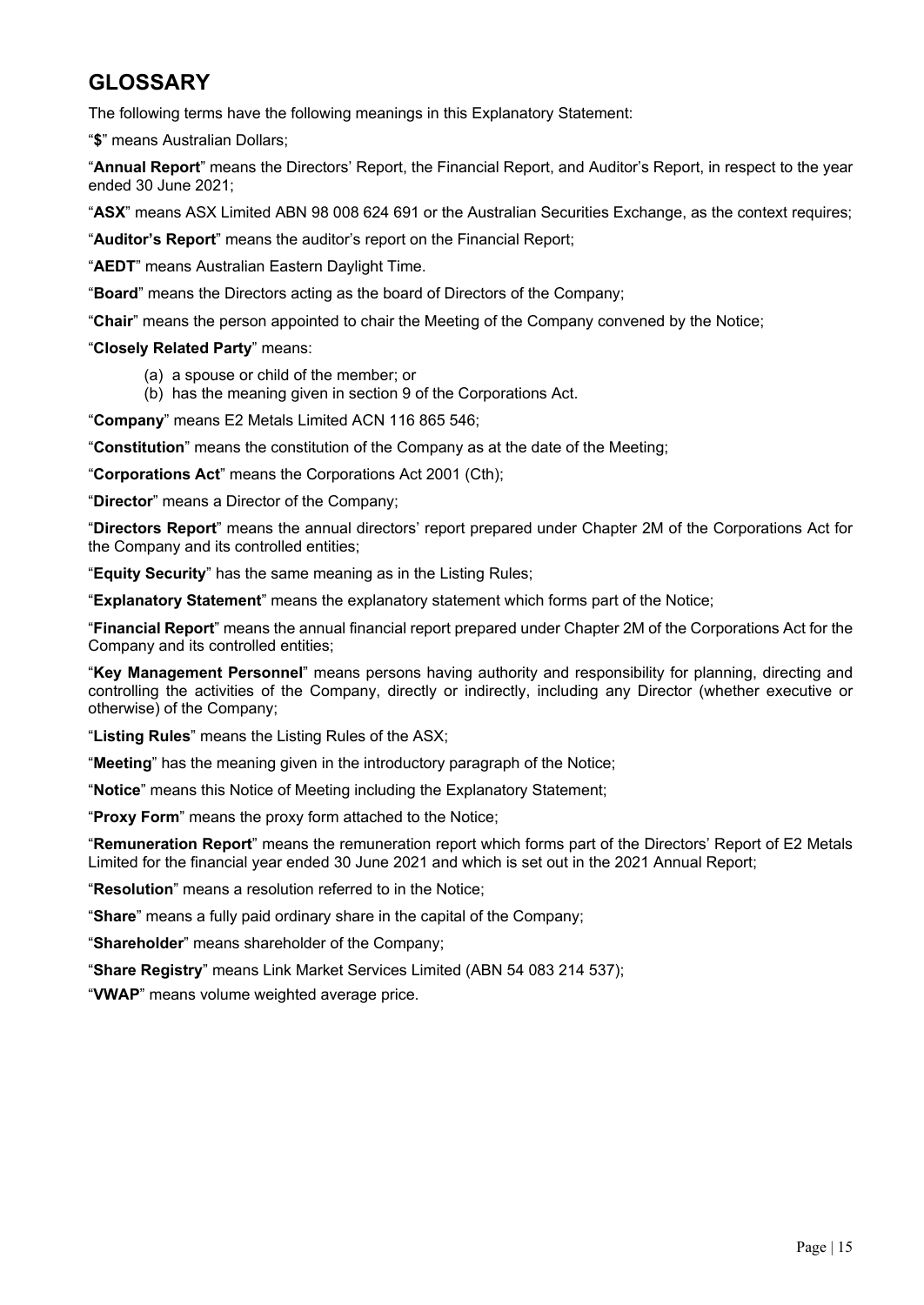#### **Annexure A**

#### **Summary of Material terms of Options proposed under Resolutions 7, 8, 9 and 10**

#### **(a) Vesting Date**

Options will vest 12 months from the date of issue.The Options will vest subject to service conditions being met on the vesting date unless a change in employment terms has been agreed in writing with the Company regarding the treatment of unvested Options where they cease to be Directors prior to the vesting date.

#### **(b) Entitlement**

Each Option entitles the holder to acquire one (1) ordinary fully paid share in the Company.

#### **(c) Exercise Price**

The amount payable upon exercise of each Option will be a 50% premium to 10-day VWAP immediately preceding the date of issue.

#### **(d) Expiry Date**

Each Option will expire three years from date of issue.

#### **(e) Exercise Period**

The Options are exercisable during the period commending on the day following the relevant Vesting Date and ending on the Expiry Date.

#### **(f) Notice of Exercise**

The Options may be exercised during the Exercise Period by duly completing and executing a notice of exercise in the form approved by the Board from time to time and payment of the Exercise Price for each Option being exercised in Australian currency by electronic funds transfer or other means of payment acceptable to the Company. Where the Exercise Price for the aggregate number of Options being exercised as specified on a Notice of Exercise is a fraction of a cent the payment must be rounded up the nearest whole cent.

#### **(g) Exercise Date**

A Notice of Exercise is only effective on and from the later of the date of receipt of the Notice of Exercise and the date of receipt of the payment of the Exercise Price for each Option being exercised in cleared funds.

#### **(h) Shares issued on exercise**

Shares issued on exercise of the Options rank equally with the then issued shares of the Company.

#### **(i) Non-quotation of Options**

The Options will not be quoted on the ASX.

#### **(j) Quotation of Shares issued on exercise**

Application will be made by the Company to ASX for quotation of the Shares issued upon the exercise of the Options.

#### **(k) Reconstruction of capital**

If at any time the issued capital of the Company is reconstructed, all rights of an Option holder are to be changed in a manner that the Board deems appropriate but which shall be consistent with the Corporations Act and the ASX Listing Rules at the time of the reconstruction.

#### **(l) Participation in new issues**

There are no participation rights or entitlements inherent in the Options and holders will not be entitled to participate in new issues of capital offered to shareholders during the currency of the Options without exercising the Options.

#### **(m) Change in exercise price**

An Option does not confer the right to a change in Exercise Price or a change in the number of underlying securities over which the Option can be exercised.

#### **(n) Transferability**

Except where Options or Rights have been transferred under the EIP, Options held by a Participant are personal to the Participant and may not be transferred to, or exercised by, another person.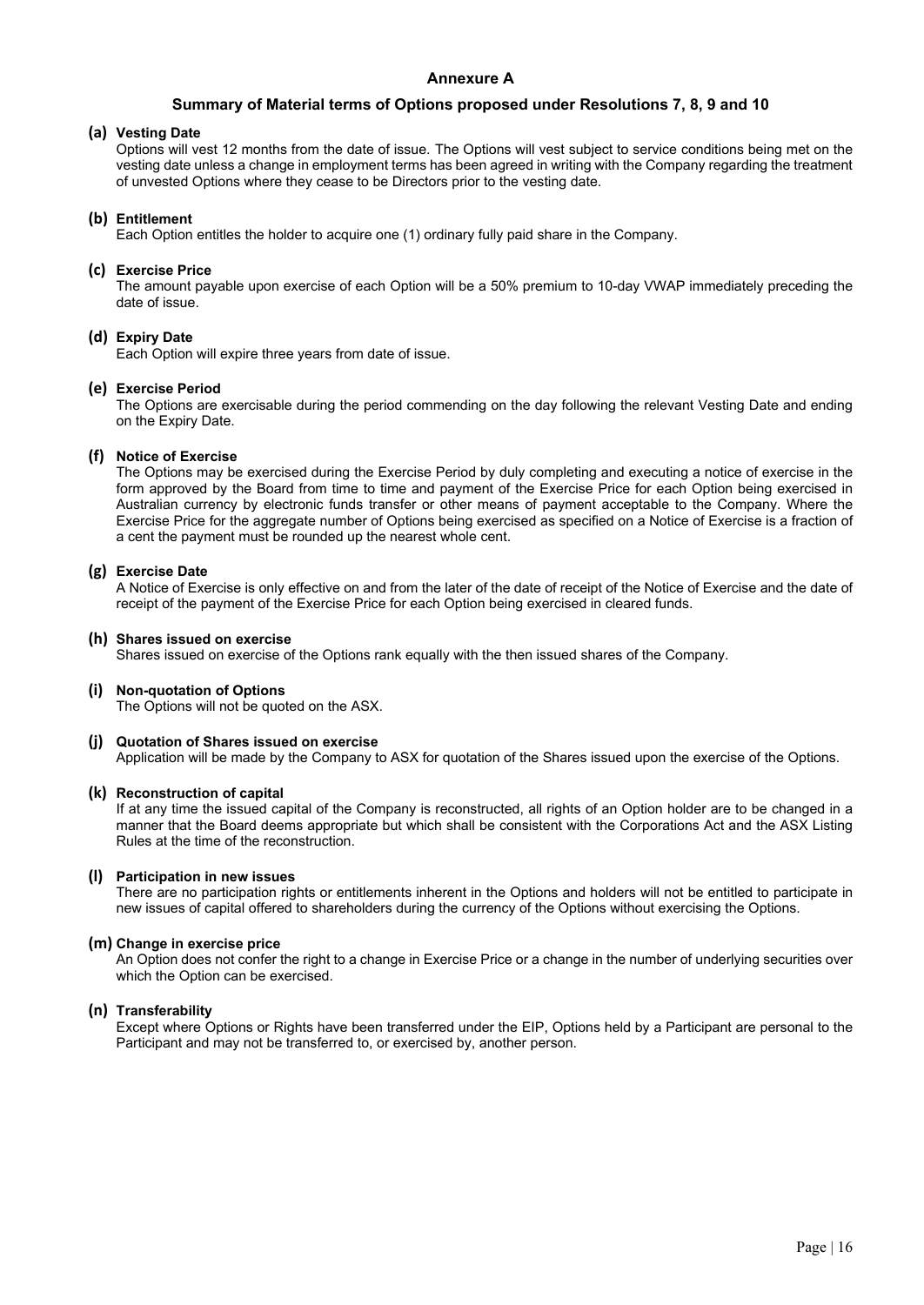### **Annexure B Summary of Material terms of the EIP**

A summary of the material terms of the EIP is as follows:

- The EIP sets out the framework for the offer of Shares, Options or Performance Rights by the Company, and is typical for a document of this nature;
- in making its decision to issue Shares, Options or Performance Rights, the Board may decide the number of securities and the vesting conditions which are to apply in respect of the securities. The Board has broad flexibility to issue Shares, Options or Performance Rights having regard to a range of potential vesting criteria and conditions;
- in certain circumstances, unvested Options or Performance Rights will immediately lapse and any unvested Shares held by the participant will be forfeited if the relevant person is a "bad leaver" as distinct from a "good leaver";
- if a participant acts fraudulently or dishonestly or is in breach of their obligations to the Company or its subsidiaries, the Board may determine that any unvested Performance Rights or Options held by the participant immediately lapse and that any unvested Shares held by the participant be forfeited;
- in certain circumstances, Shares, Performance Rights or Options can vest early, including following a change of control or other events of a similar nature. For the purposes of this rule, a relevant control event occurs in a number of scenarios in which a third party may acquire 50% or more of the Company's Shares;
- the total number of Shares that would be issued were each Option, Performance Right and Share under the EIP exercised or vested (as applicable), plus the number of Shares issued in the previous three years under the EIP, must not, at any time, exceed 5% of the total number of Company Shares on issue. Shares issued under the EIP will rank equally in all respects with other Shares and the Company must apply for the quotation of such Shares;
- the Board has discretion to impose restrictions (except to the extent prohibited by law or the ASX Listing Rules) on Shares issued or transferred to a participant on vesting of an Option or a Performance Right, and the Company may implement appropriate procedures to restrict a participant from so dealing in the Shares;
- in respect of vested Options or Performance Rights, if the Board becomes aware of an event which would have resulted in vesting criteria not being satisfied, such as a material misstatement in the Company's financial statements during the vesting period, any affected vested Options or Rights may be cancelled for no consideration;
- in the event of any reorganisation of the issued capital of the Company on, or prior to, the expiry of the Performance Rights or Options, the rights of the relevant security holder can be changed in the discretion of the Board, including to comply with the applicable ASX Listing Rules in force at the time of the reorganisation; and
- the Board is granted a certain level of discretion under the EIP, including the power to amend the rules under which the EIP is governed and to waive vesting conditions, forfeiture conditions or disposal restrictions.

A copy of the EIP is available to shareholders free of charge on request.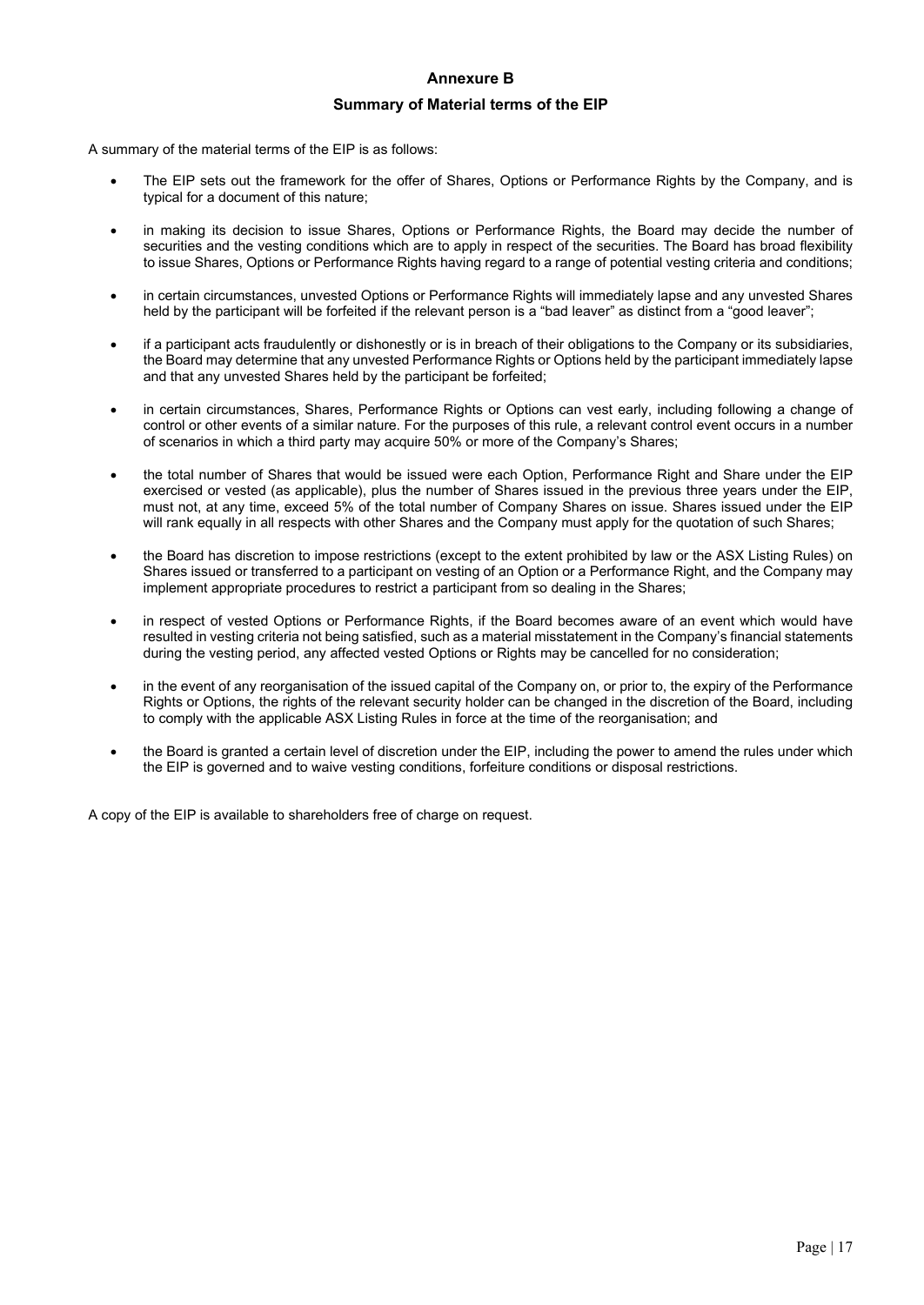

ACN 116 865 546

#### LODGE YOUR VOTE **ONLINE** www.linkmarketservices.com.au BY MAIL E2 Metals Limited C/- Link Market Services Limited Locked Bag A14 Sydney South NSW 1235 Australia BY FAX +61 2 9287 0309 BY HAND\* Link Market Services Limited Level 12, 680 George Street, Sydney NSW 2000 \*during business hours Monday to Friday (9:00am - 5:00pm) and subject to public health orders and restrictions **D** ALL ENQUIRIES TO<br>Telephone: 1300 554 474 Telephone: 1300 554 474 Overseas: +61 1300 554 474

#### LODGEMENT OF A PROXY FORM

This Proxy Form (and any Power of Attorney under which it is signed) must be received at an address given above by 12.00 noon (AEDT) on Saturday, 30 October 2021, being not later than 48 hours before the commencement of the Meeting. Any Proxy Form received after that time will not be valid for the scheduled Meeting.

Proxy Forms may be lodged using the reply paid envelope or:

#### ONLINE

#### www.linkmarketservices.com.au

Login to the Link website using the holding details as shown on the Proxy Form. Select 'Voting' and follow the prompts to lodge your vote. To use the online lodgement facility, shareholders will need their "Holder Identifier" - Securityholder Reference Number (SRN) or Holder Identification Number (HIN).

#### HOW TO COMPLETE THIS SHAREHOLDER PROXY FORM

#### YOUR NAME AND ADDRESS

This is your name and address as it appears on the Company's share register. If this information is incorrect, please make the correction on the form. Shareholders sponsored by a broker should advise their broker of any changes. Please note: you cannot change ownership of your shares using this form.

#### APPOINTMENT OF PROXY

If you wish to appoint the Chairman of the Meeting as your proxy, mark the box in Step 1. If you wish to appoint someone other than the Chairman of the Meeting as your proxy, please write the name of that individual or body corporate in Step 1. A proxy need not be a shareholder of the Company.

#### DEFAULT TO CHAIRMAN OF THE MEETING

Any directed proxies that are not voted on a poll at the Meeting will default to the Chairman of the Meeting, who is required to vote those proxies as directed. Any undirected proxies that default to the Chairman of the Meeting will be voted according to the instructions set out in this Proxy Form, including where the Resolutions are connected directly or indirectly with the remuneration of KMP.

#### VOTES ON ITEMS OF BUSINESS – PROXY APPOINTMENT

You may direct your proxy how to vote by placing a mark in one of the boxes opposite each item of business. All your shares will be voted in accordance with such a direction unless you indicate only a portion of voting rights are to be voted on any item by inserting the percentage or number of shares you wish to vote in the appropriate box or boxes. If you do not mark any of the boxes on the items of business, your proxy may vote as he or she chooses. If you mark more than one box on an item your vote on that item will be invalid.

#### APPOINTMENT OF A SECOND PROXY

You are entitled to appoint up to two persons as proxies to attend the Meeting and vote on a poll. If you wish to appoint a second proxy, an additional Proxy Form may be obtained by telephoning the Company's share registry or you may copy this form and return them both together.

To appoint a second proxy you must:

- (a) on each of the first Proxy Form and the second Proxy Form state the percentage of your voting rights or number of shares applicable to that form. If the appointments do not specify the percentage or number of votes that each proxy may exercise, each proxy may exercise half your votes. Fractions of votes will be disregarded; and
- (b) return both forms together.

#### SIGNING INSTRUCTIONS

You must sign this form as follows in the spaces provided:

Individual: where the holding is in one name, the holder must sign.

Joint Holding: where the holding is in more than one name, all shareholders must sign.

Power of Attorney: to sign under Power of Attorney, you must lodge the Power of Attorney with the registry. If you have not previously lodged this document for notation, please attach a certified photocopy of the Power of Attorney to this form when you return it.

Companies: where the company has a Sole Director who is also the Sole Company Secretary, this form must be signed by that person. If the company (pursuant to section 204A of the *Corporations Act 2001*) does not have a Company Secretary, a Sole Director can also sign alone. Otherwise this form must be signed by a Director jointly with either another Director or a Company Secretary. Please indicate the office held by signing in the appropriate place.

#### CORPORATE REPRESENTATIVES

If a representative of the corporation is to attend the Meeting the appropriate "Certificate of Appointment of Corporate Representative" must be produced prior to admission in accordance with the Notice of Meeting. A form of the certificate may be obtained from the Company's share registry or online at www.linkmarketservices.com.au.

IF YOU WOULD LIKE TO ATTEND AND VOTE AT THE ANNUAL GENERAL MEETING, PLEASE BRING THIS FORM WITH YOU. THIS WILL ASSIST IN REGISTERING YOUR ATTENDANCE.